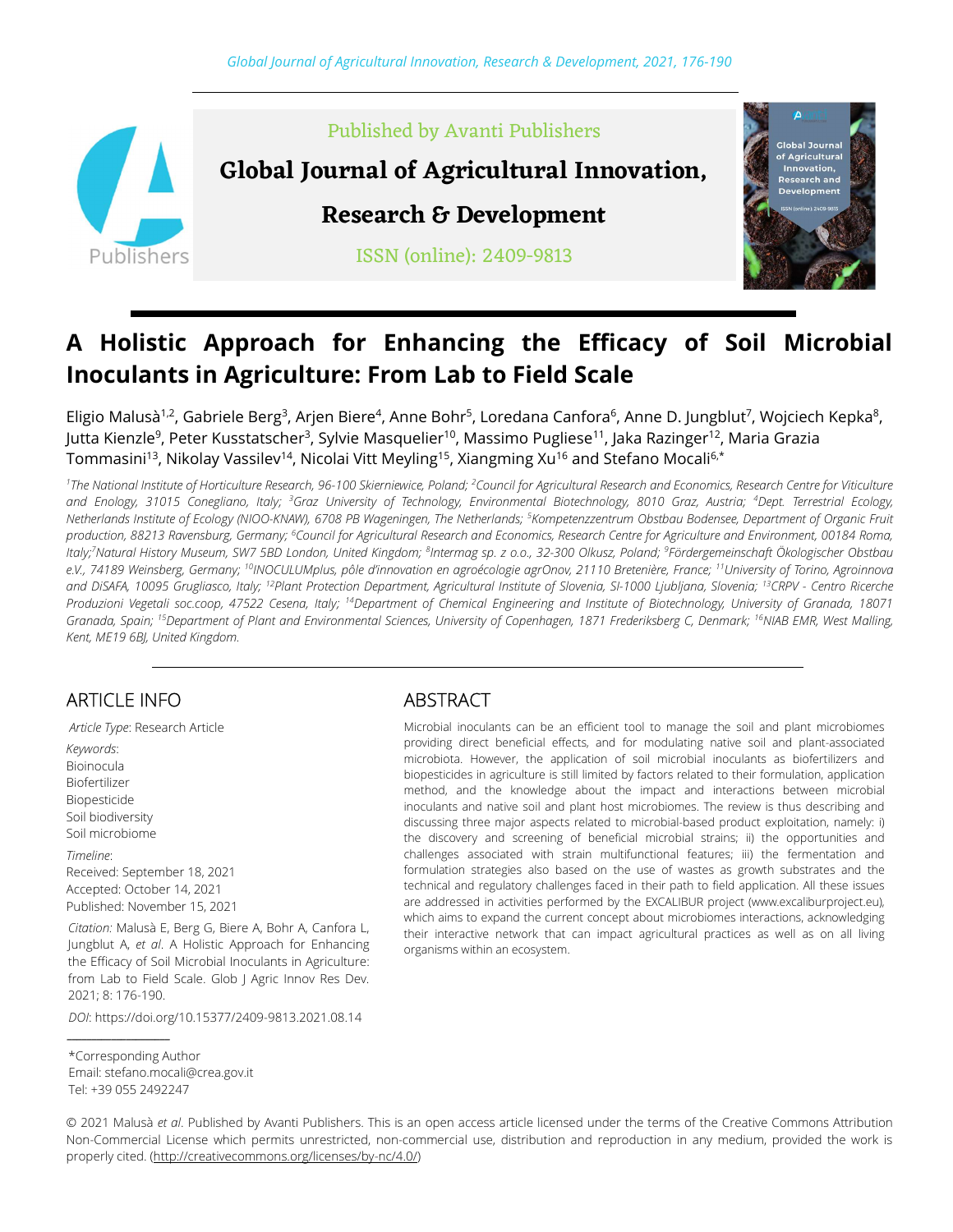### 1. Introduction

Microbes and communities thereof (microbiomes) have been shown to play critical roles in the diversification and functioning of all other living organisms, driving evolution, ecological adaptation, and organizing biodiversity from the origin of life [1]. Host-microbiome association is known to influence the capacity of a host to cope with abiotic and biotic stresses and have biological (e.g., on physiology or metabolism) and ecological (e.g., in plant-pest interactions) implications for economic and social humans activities [2-4], plants [1, 5-8] and animals [9-10]. Soil is an important reservoir for environmental and host-associated microbiomes as well [9-12]. The outstanding and unique role of soil as a microbiome reservoir opens new perspectives for applications of soil microbial inoculants to address several agronomical and environmental challenges of our time [13].

Soil microbial inoculants can be one efficient tool to manage the microbiome, which includes i) microbiome transplants, ii) microbial inoculants, iii) microbial extracts as well as iv) methods to change environmental conditions [14]. For example, they may be used for their direct beneficial properties as well as for modulating native soil and plant-associated microbiota, thus providing intriguing options for sustainable agriculture and circular bio-economy [15]. Currently, microbial-based products as potential alternatives or complements to synthetic fertilizers and pesticides in agriculture are one of the fastest-growing sectors in agriculture. The market value of plant growth-promoting rhizobacteria/bacteria (PGPR/PGPB), biological control agents, and biostimulants was valued at USD 6.00 Billion in 2016, growing at an annual rate of 13.8% up to more than 14.5 Billion by 2023 [16]. However, the application of soil microbial inoculants as biofertilizers and biopesticides in agriculture is still limited and hindered by several factors [17-18]. Despite the enormous research efforts made in the last years, there is still much to be learned about the underlying processes affecting their efficacy in crop systems, especially under open field conditions. In fact, we still have little understanding on the impact and interactions between microbial inoculants and native soil microbiome, and our knowledge of microbiome assembly, host-microbiome interactions, and communication remains largely incomplete. Moreover, these complex interactions are also greatly influenced by the selection [19] and formulation [16] of beneficial microbial strains. Currently, it is assumed that a host-microbiome is generally structured by host genetics and nutrients [20]. However, host-microbiome interactions are likely driven by evolutionary and ecological relationships, and the microbiome of single host species is not only influenced by host genetics, nutrients, and abiotic factors but also by biotic inter-kingdom interactions (e.g., soil, plant, and animals) via microbial loops within the ecosystem, in the so-called eco-holobiont concept [21]. The interlinked microbiota is a concept already embraced by the One Health concept [22] as well as by the European exposome concept for health issues.

In this review, we describe and discuss the main aspects related to microbial-based product exploitation that are investigated by the EXCALIBUR project ("Exploiting the multifunctional potential of belowground biodiversity in the horticultural farming" - www.excaliburproject.eu). In EXCALIBUR, the holistic approach proposed aims to deepen our knowledge on the interactions between plant, soil, micro-, meso-, and macroorganisms as influenced by formulated bio-inocula, in an effort to understand the links and dynamics with native soil biodiversity and agricultural practices. More specifically, the review addresses issues related to i) the discovery and selection of the microbial strains; ii) their multifunctional features; iii) the production and formulation of bio-inoculants; iv) the challenges to assure their efficacy under field conditions.

### 2. Discovery and Selection of Microbial Strains

#### 2.1. Environmental Microbiomes as Sources for Beneficial Microbial Strains

Potentially beneficial microbes can be isolated from a variety of sources, and in particular from soil and plant microhabitats (rhizosphere, endosphere, phyllosphere, spermosphere). Traditionally, one approach to exploit environmental microbiomes is through isolation and enrichment using culture-dependent methods. High throughput sequencing approaches developed over the last decades showed their great potential in exploring the complex microbial networks within plant microbiomes. Recently, this sequencing approach demonstrated its potential by discovering new highly efficient microbial strains [23-26]. However, the proportion of beneficial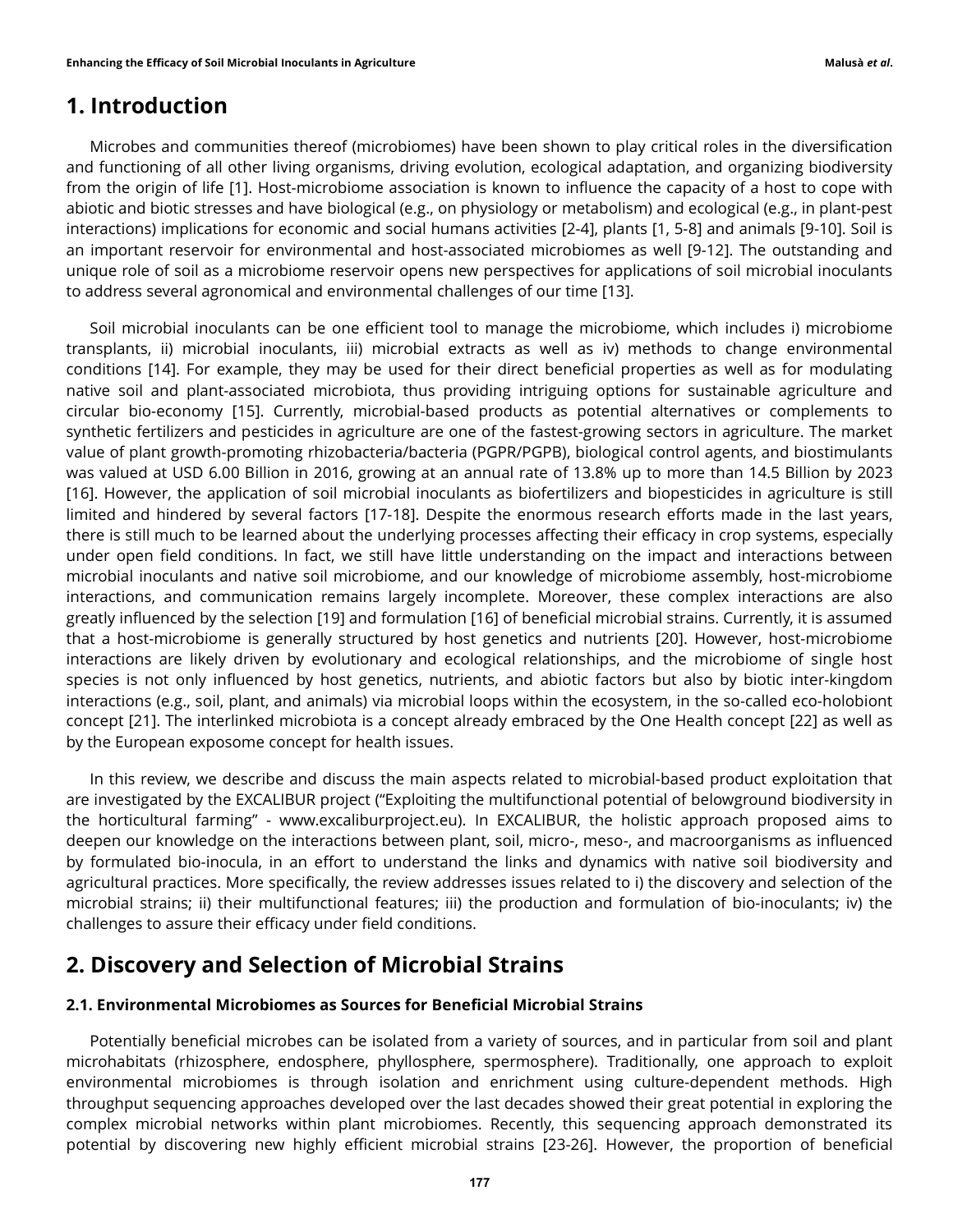microbial strains within microbiomes differs greatly and depends on many other factors, e.g., plant species, cultivar, microhabitat, soil properties, climate, and anthropogenic activities [27].

Interestingly, extraordinarily high proportions of plant growth promoting and antagonistic strains were found in mosses, representing the first land plants on earth [28-29]. This can be explained by different plant-microbe interaction strategies developed by vascular and non-vascular plants [30]. Indeed, vascular plants can filter or select specific microorganisms from the environment through a chemical signaling mechanism influenced particularly by plant secondary metabolites [31]. Nevertheless, endophytic microhabitats are an important source of beneficial microbial strains as endophytes are known for their intimate interaction with host plants [32].



Figure 1: Schematic representation from the discovery of potential microbial strains to screening, formulation, and application.

Ecological knowledge is always a good basis to identify sources of beneficial microbial strains. Isolation from the target plant is a common strategy to enrich candidate strains for later applications [33], even though allochthonous strains from non-host plants have sometimes shown stronger effects [34]. During the last centuries, domestication and breeding have changed the microbiota of crop plants [35]. Recent approaches using wild relatives of modern plants showed the potential of discovering new strains from microbiomes of longforgotten ancestors [36]. Another ecological strategy is to explore the "pathobiome", the microbiome of pathogen affected plants, to isolate beneficial strains. Kusstatscher et al. [37], for instance, showed a higher share of antagonistic strains among those isolated from diseased sugar beet fields than from healthy ones.

Moreover, suppressive soils harbor an especially great variety of potential candidates for microbial applications [38]. Compost, especially earthworm compost, was shown to contain a high proportion of beneficial microbial strains. Biocontrol agents, including Trichoderma and antagonistic Fusarium strains as well as antagonistic Pseudomonas and Bacillus strains, are present in suppressive compost and able to control specific soil-borne pathogens [39]. Recently it was shown that plants are able to select genotype-specific microorganisms from these rich sources [40].

Altogether, there are thus manifold possibilities to find appropriate sources for novel beneficial microbial strains; however, following isolation, potential microbial strains need to undergo various screenings to fully evaluate their characteristics, efficacy, and mechanisms of action.

#### 2.2. Screening Strategies for Beneficial Microbial Strains

For decades, screening microbial strains for plant disease management and plant growth promotion has been performed [41]. Nevertheless, there is still not a single perfect screening method available: most of the screening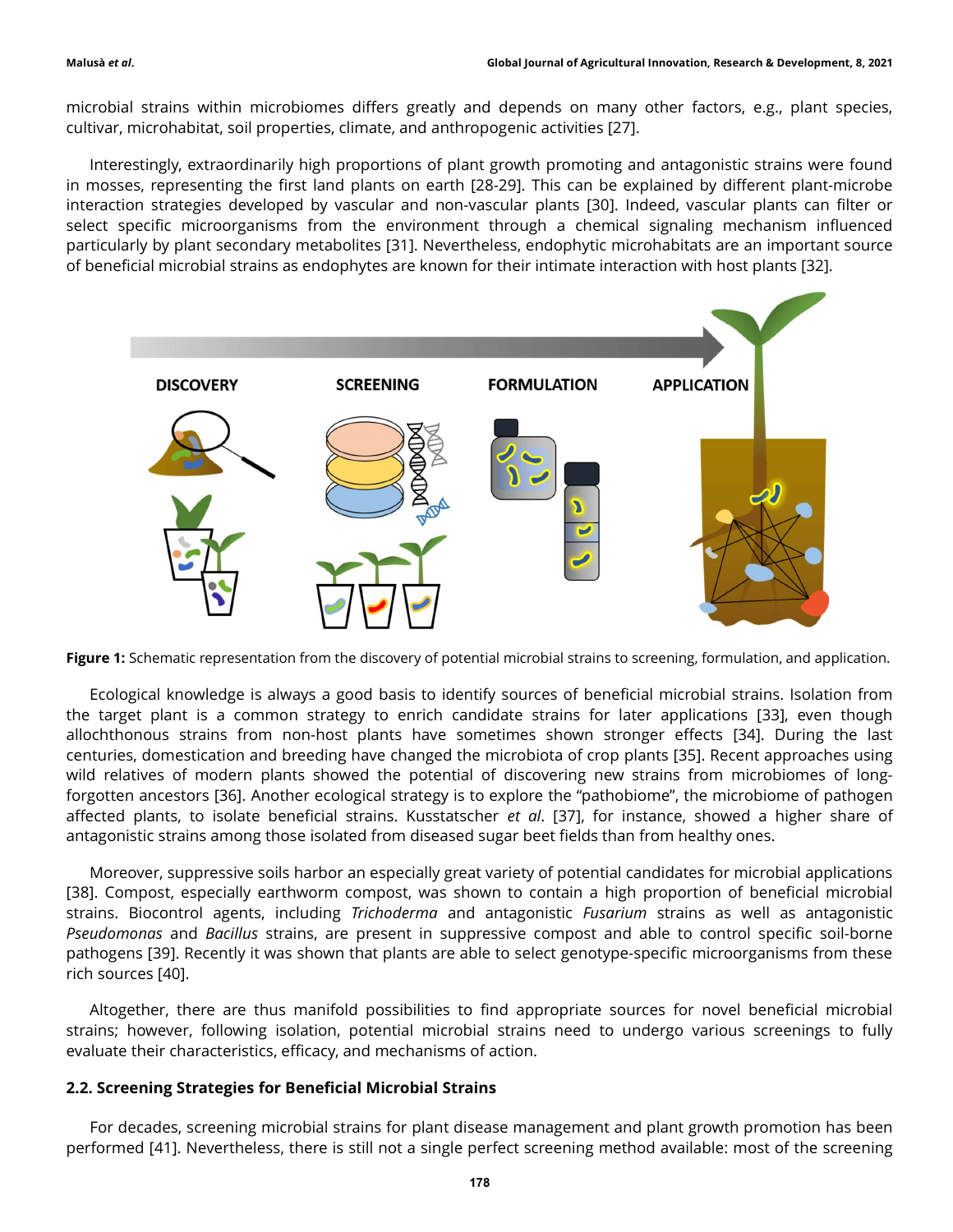#### Enhancing the Efficacy of Soil Microbial Inoculants in Agriculture Malusà et al. Analysà et al.

methods are based on the well-known tests of the mode of interaction of microbial strains with plants or pathogens [14, 42]. Biocontrol strains exhibiting direct antagonistic activity (by parasitism, the release of antimicrobials and/or enzymes, or competition for nutrients) can be screened using solid or liquid media assays as well as in planta assays. Moreover, selected strains can be screened for desired enzymatic activity such as chitinase, cellulase, protease, and glucanase secretion produced metabolites or volatile organic compounds (VOCs), as well as the release of plant growth hormones such as auxins. Results obtained from plate assays need to be confirmed with *in planta* assays [43]. Screening strains for inducing systemic resistance (ISR) in plants is rare since extensive in planta assays are needed [44].

Additionally, implementing molecular methods into the screening process is valuable to assess the full potential of prospective strains [24]. Recently two independent studies based on microbiome analysis discovered specific microbes that confer holistic disease resistance against plant pathogens in agricultural plants [23-25]. Zachow et al. [45] proposed and showed the effectiveness of a multi-faceted screening approach to obtain the best microorganisms with beneficial traits from several environmentally conditioned and host-adapted bioresources. Additionally, microbiome modulation was recently identified as an efficient mechanism for screening microbial strains [15].

Combining different strains into consortia is a good approach to increase the diversity of the inoculum, which may provide a higher efficacy to the final formulated product and opens the way toward broad-spectrum or multifunctional microbial products. However, the screening of consortia implies more difficulties than single strains. Compared to single strains, complex inocula provided better plant protection [46, 47] and growth promotion [48, 49]. Microbial consortia can use so-called "helper strains" to improve the efficacy of individual beneficial microbes as well as the overall traits beneficial to plants. For example, Loján and colleagues [50] highlighted the mechanisms used by PGPR (stimulation of hyphal branching and germ tube elongation) to support arbuscular mycorrhiza fungi (AMF) in the development of the symbiotic relationships with plants that were previously described [51]. Co-inoculation of a Pseudomonas strain with a Stenotrophomonas strain, both known to produce VOCs, resulted in greater plant growth promotion due to VOC production [52]. Even though single strain applications are by far the easiest and widely used strategy, current research trends indicate the potential of multistrain applications in the future.

Based on strain activity assays, genetic profile, and interaction of strains with other microbes or plants, promising candidates/consortia can then be chosen for formulation to achieve stable products for testing in largescale trials before registration. However, besides the efficacy, other important criteria shall be considered when selecting beneficial microorganisms: safety, environmental risks, and ecological behavior, aspects of intellectual property rights and registration, production costs, and potential market [53]. Multifunctional characteristics can also be suitable for strain selection, as they can allow targeting different market segments.

### 3. The Multifunctional Role of the Root and Rhizosphere Microbiome

The rhizosphere microbiome can play crucial roles in sustainable agriculture, nature conservation, phytoremediation, the development of bio-energy crops, and the mitigation of climate change [54, 55]. The multifunctionality of the rhizosphere microbiome arises from the ability of rhizosphere microbes to impact a wide variety of soil biogeochemical processes; they include mineral cycling, carbon sequestration, and the emission of greenhouse gases, as well as affecting interactions with other organisms by producing and detoxifying a wide range of metabolites, hormones, and enzymes. A group of rhizosphere microbes can also form associations with a host plant to modulate a broad set of plant functional traits during the interaction with their host.

The multifunctional potential of beneficial rhizosphere microbes to enhance crop production and quality can be broadly subdivided into effects on (1) plant growth and quality, (2) abiotic stress mitigation, and (3) biotic stress mitigation [e.g.,56-59]. Plants are dependent on microbial activity for nutrient cycling and availability through decomposition of organic matter and mineralization. Although plants produce their own nutrient solubilizing enzymes such as phosphatases, acquisition of, e.g., P, Zn, and Fe are considerably enhanced by microbial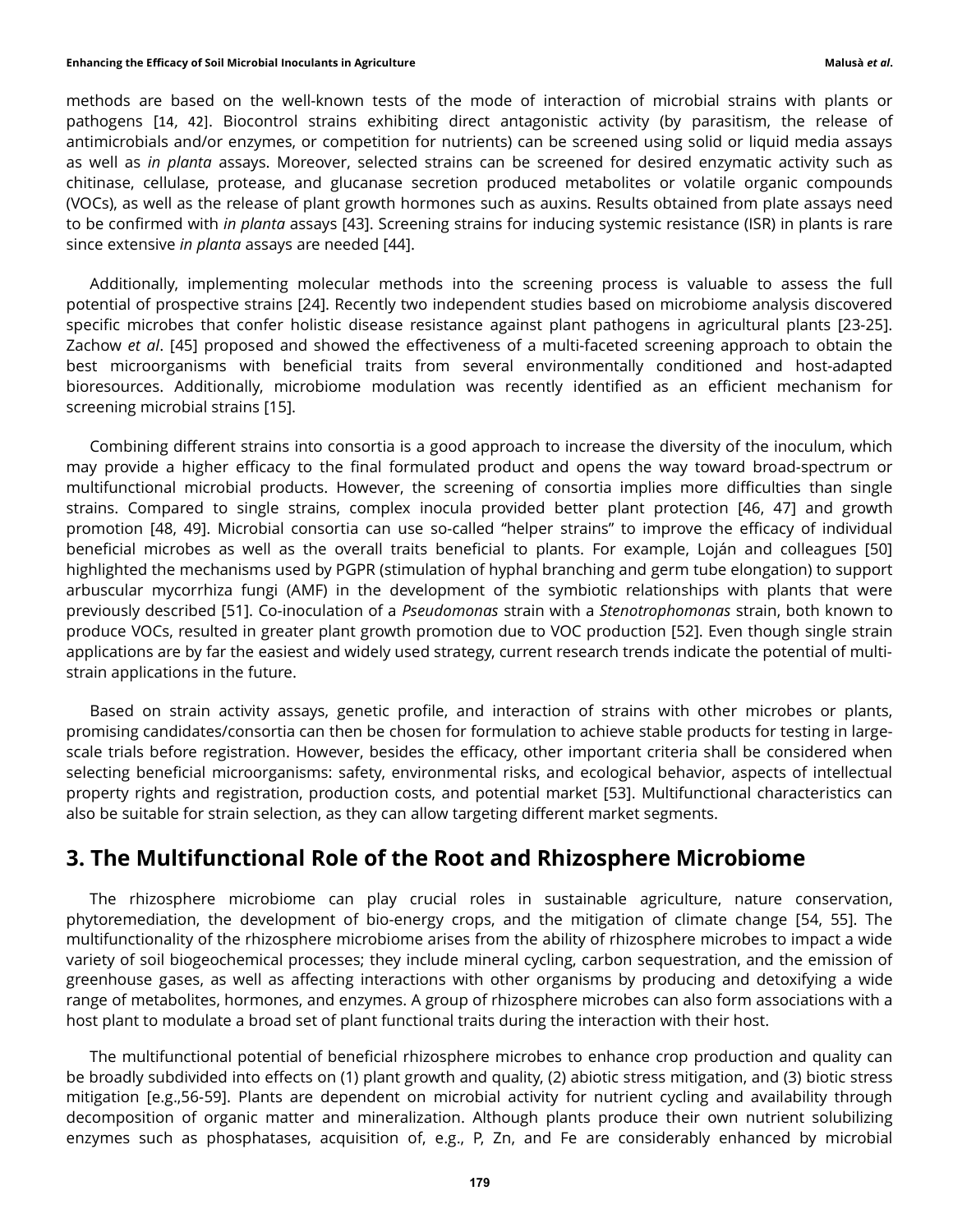acidification, solubilization, and siderophore production [60]. Furthermore, free-living biological nitrogen fixers (BNF) increase N nutrition, while symbioses with AMF and symbiotic BNF that trade P and N for plant carbon, respectively, generally enhance plant growth under P and N limited conditions [61, 62]. Many PGPR also produce phytohormones such as auxins, gibberellins, and indole acetic acid that stimulate plant growth, whereas they can decrease stress-induced levels of ethylene, maintaining plant growth under stress [59]. Importantly, PGPR and AMF can not only enhance crop production but also crop quality. Examples are microbial induction of primary and secondary metabolites, some of which are phytochemicals for which the crop is intentionally grown, or phytochemicals associated with increased product health [57]. Other examples are microbially enhanced attractiveness of flowers for pollinators, leading to enhanced fruit set and quality [63].

Beneficial root and rhizosphere microbes also play an important role in mitigating plant biotic stresses, making their utilization as bio-inoculants an attractive and promising way to reduce the input of pest and pathogen control chemicals in sustainable agriculture and horticulture. Several mechanisms underlie the disease suppression incurred by rhizosphere microbes [58-59]. Some of these are based on direct interference of beneficial microbes with pathogen proliferation in the rhizosphere, such as competition for nutrients or space [56], the production of antibiotics [64], or the production of hydrolytic enzymes, e.g., the chitinolytic enzymes produced by mycoparasitic bacteria and fungi [65]. Others are based on the induction of changes in the host plant by beneficial microbes that alter plant's susceptibility or suitability as a host for the pathogen. For instance, many PGPR and AMF have the ability to induce systemic resistance in plants (ISR) [66].

Whereas disease suppressive effects of beneficial microbes have been recognized for a long time, the interest in their use for controlling arthropod pests has emerged more recently. Like for pathogen control, pest control by beneficial microbes can be based on a variety of mechanisms, e.g., on direct interactions with pest arthropods, such as pest control by entomopathogenic bacteria and fungi, or on plant-mediated effects, including the production of metabolites by plant endophytes that are toxic to the plant's insect pests [67], as well as microbial induction or priming (ISR) of plant defenses [68]. Interestingly, many entomopathogenic fungi have endophytic stages during which they confer additional functions, including enhanced growth [69] pathogen resistance [70] and priming plants for enhanced pest resistance [71], illustrating the multifunctionality of these microbes. Furthermore, many beneficial rhizospheres and root microbes can modulate the profile of volatile organic compounds that plants produce in response to herbivory (herbivore-induced plant volatiles, HIPV) that play an important role in the attraction of the natural enemies (biocontrol agents) of the herbivores such as predators and parasitoids and hence affect the indirect defense of their host plant [72].

Genome sequencing allows obtaining a detailed insight into the genomic properties and functional potential of microorganisms, which helps to gain better taxonomic resolution and understanding of metabolic pathway potential as well as multifunctionality, for instance, shown for Bacillus aryabhattai [73]. Furthermore, the combination of in vitro experiments with RNA-based transcriptomic profiling allows identifying the genes responsible for regulating specific pathways as demonstrated for accessing nutrients such as potassium and phosphate by ectomycorrhizal fungi under nutrient limitations [74, 75].

All the approaches and methods useful to shed light on the multifunctionality of beneficial microbial inocula described above are utilized within EXCALIBUR. However, one of the challenges for the optimization of the multifunctional potential of rhizosphere microbes in sustainable agriculture is to design consortia in which the constituent strains have complementary beneficial functions and that are at least compatible with each other but preferably have synergistic effects. Compatibility may be challenging for combinations that include, e.g., AMF and bacteria or fungi with potential mycoparasitic activity. On the other hand, promising synergisms have been observed, e.g., for several PGPR and AMF species [76, 77]. Synergistic effects could also play an important role in the successful applications of beneficial microbes as biostimulants [78]. For instance, Meena et al. [79] found that co-inoculation of the endophytic fungus Piriformospora indica with a phosphate-solubilizing bacterium Pseudomonas striata strain led to a higher uptake of phosphate and plant dry weight than in treatments with only one of these strains. Fermentation and formulation technologies are thus necessary to be adapted to accommodate and foster the exploitation of microbes' multifunctionality.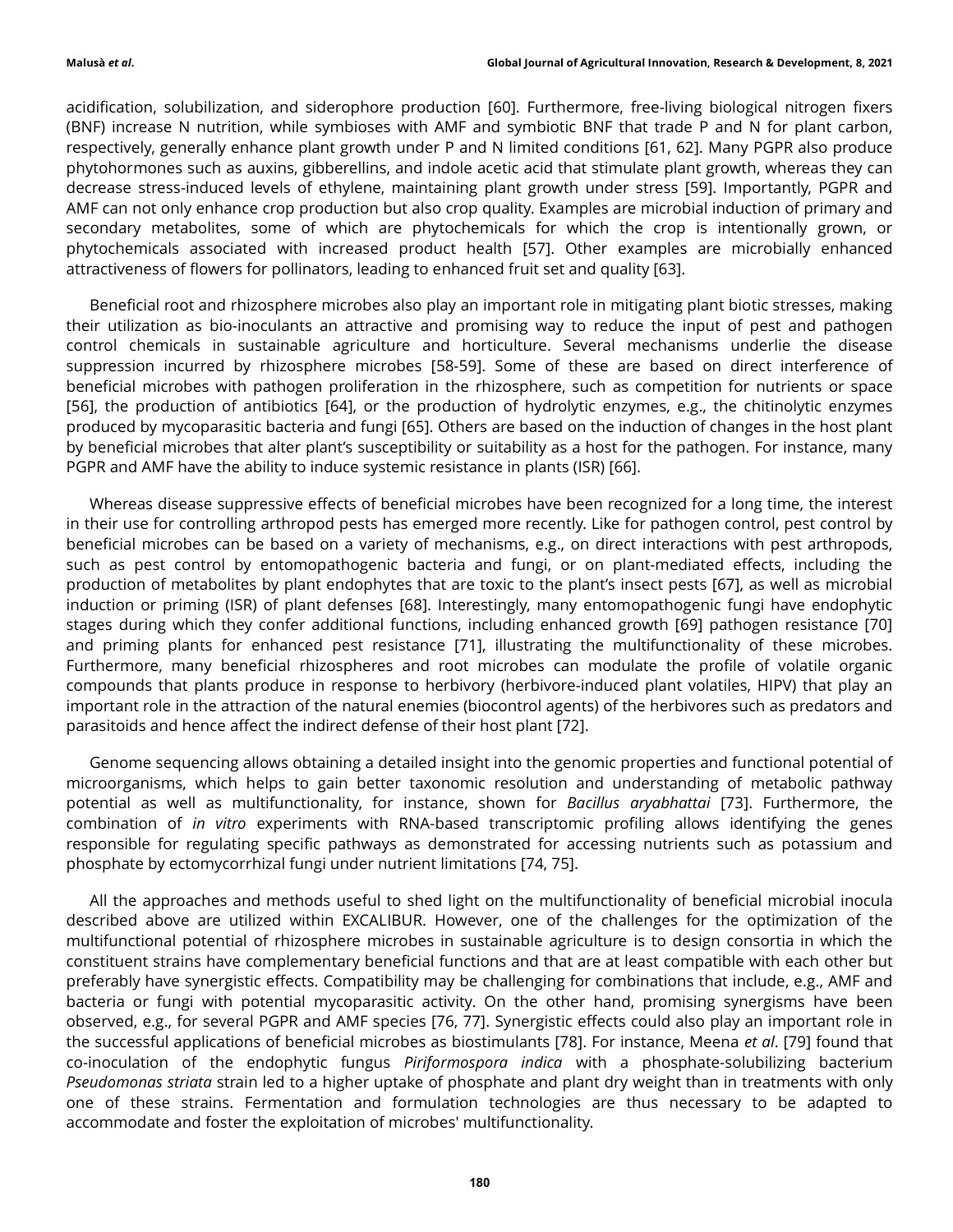# 4. Production and Formulation of Bio-Inocula: A Challenge for their Successful Marketing and Field Application

#### 4.1. Fermentation and Formulation of Bioinoculants

Several techniques can be utilized to produce microbial-based formulations: from isolation and selection of microbial strains, through testing their best fermentation performances, up to formulating them into commercial products [80, 81]. Even though there is abundant scientific literature on the effects of many bio-inoculants on plant growth or crop protection properties, studies on fermentation processes and formulation techniques are still limited [82]. A recent analysis has emphasized the need for a better, integrated view of soil inoculants, including their production and formulation processes, particularly for the possible use of additives that can increase either the products' shelf life or efficacy [18]. Such an approach has been introduced in the development of bio-inocula as well as in the assessment of their efficacy and effect on soil biodiversity in the EXCALIBUR project.

Bioinoculants can be composed of different microbiome members: bacteria, archaea, fungi, algae, protists, or even combinations thereof. Each group requires its own fermentation and formulation technique. Currently, the majority of bio-inoculants are based on spore-forming bacteria and fungi, which are relatively easy to produce. However, the majority of plant-beneficial microbes belong to Gram-negative bacteria [83, 84]. Recently a technology was developed, which opens the exploitation of this promising group as well as of consortia together with other microbiome members [85].

When fermentation processes are concerned, submerged liquid and solid-state fermentation are the main biotechnological techniques utilized to produce microbial biomass or spores [86]. Bioinocula can be formulated as a solid commercial product when solid carriers or solid-state fermentation is utilized or as liquid formulations after submerged fermentation processes. In the latter case, adding substances directly to the fermentation broth or during the formulation process can ensure a high-quality product (high cell number/ml and metabolic activity) with a sufficiently long shelf life [81]. Selection of the fermentation mode and its parameters, as well as the optimization of the medium components, are the critical points that must be addressed to achieve a high biomass production of bio-inoculants with high metabolic activity at the industrial scale [16, 87, 88]. Having a circular bioeconomy approach in mind, exploiting agricultural wastes for bio-inocula production should become a major effort in developing fermentation processes. Several waste products have been proven to be suitable for industrial inoculant production [99, 90]; using waste products can lower production costs, which are a main limiting factor in the commercialization of bio-inocula, thus making their use attractive to manufacturers. Moreover, the production of cell-free fermentation liquids with strong phyto-stimulating and biocontrol properties [6, 91] should increase manufacturers' interest due to the independence from interactions with the soil micro- and macro-biota. A specific production method is required for AMF-based products: the obligate biotrophic nature of AMF has, indeed, complicated the development of cost-efficient large-scale production methods to obtain high-quality AMF inoculum [92]. AMF can be produced following two methods: in vivo [93, 94] and in vitro [95, 96], with their advantages and disadvantages (Table 1).

Co-culturing microorganisms and hence exploiting possible synergistic interactions between strains can also ease the formulation of microbial consortia that may better overcome environmental stresses than single strains and provide a better plant protection or growth promotion effect [97, 98]. Even though the reasons for consortium benefit are not always well known, complementary functional mechanisms and/or a greater chance of environmental colonization are likely to support a more consistent efficacy [99].

AMF-based products may be considered as an example demonstrating the benefits deriving from microbial consortia. Commonly, commercial AMF products contain only one fungal strain: frequently Rhizophagus irregularis (Rhizophagus intraradices) or Glomus iranicum. Only a few products on the market contain two or more strains, and in this case, different species of Glomus are generally used. However, the interest in a "multi-strains" product, like those tested in EXCALIBUR, derives from the possibility of applying it to a large diversity of soils and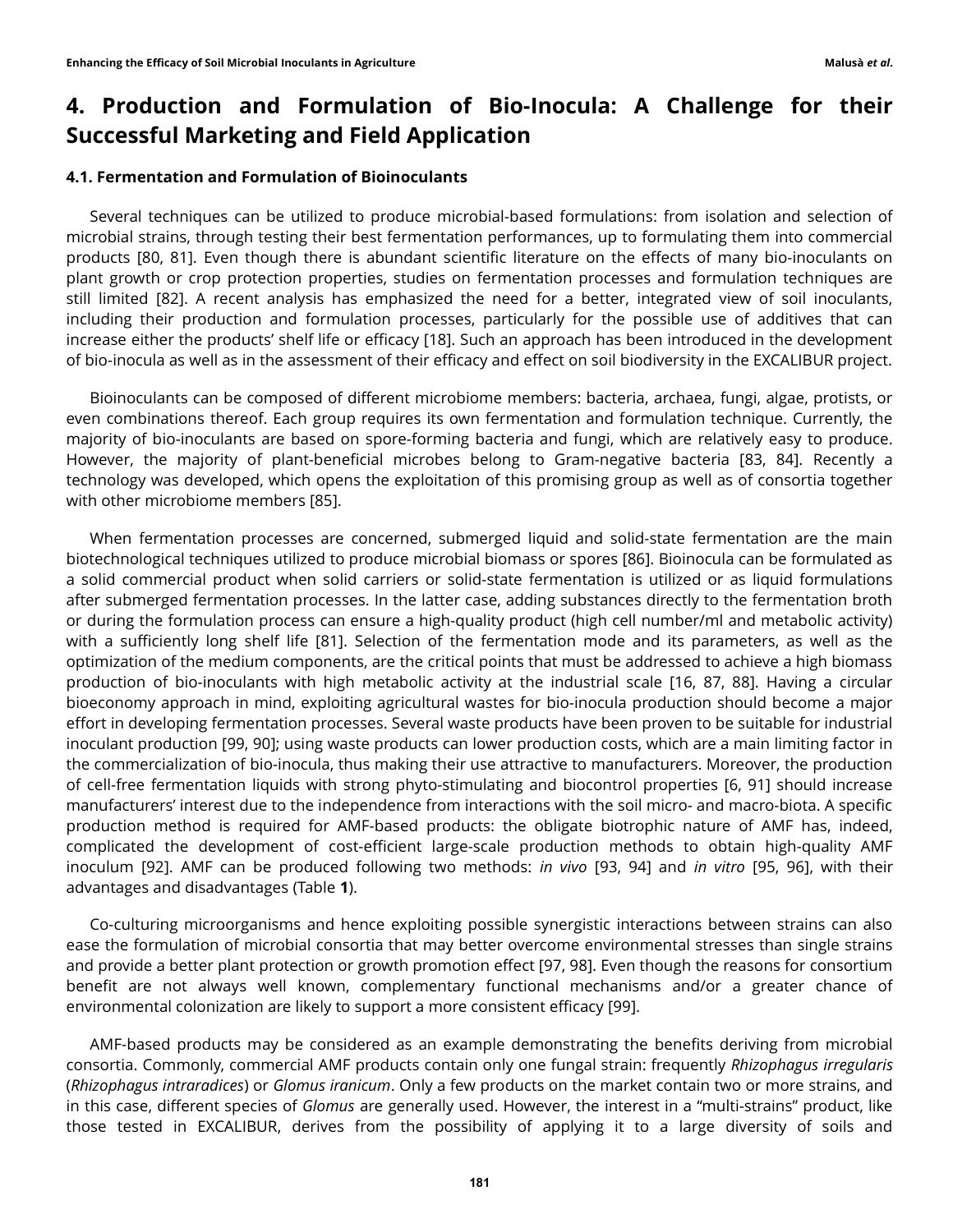| <b>Production Methods of AMF</b>                                                                              | <b>Advantages</b>                                                                                            | <b>Disadvantages</b>                                                                                                                                                                                            |  |  |  |  |
|---------------------------------------------------------------------------------------------------------------|--------------------------------------------------------------------------------------------------------------|-----------------------------------------------------------------------------------------------------------------------------------------------------------------------------------------------------------------|--|--|--|--|
| In vivo                                                                                                       |                                                                                                              |                                                                                                                                                                                                                 |  |  |  |  |
| Nursery plots with soil<br>(Sieverding 1991)                                                                  | · simple<br>• adapted for local use<br>· low costs                                                           | · limited application<br>• easily contaminated<br>• not well adapted for the development of an<br>industrial activity                                                                                           |  |  |  |  |
| Containers (pots) with different<br>substrates (Feldmann and Idczak 1994;<br>Feldmann and Grotkass 2002)      | • low technology input<br>• fairly easily elimination of undesirable<br>contaminations<br>• reasonable costs | • not pure cultures<br>. limited in its industrial development                                                                                                                                                  |  |  |  |  |
| Hydroponic and Aeroponic systems<br>(Jarstfer and Sylvia 1994)                                                | • easy control of contaminants<br>• carrier-free inoculum<br>• adapted for plants micropropagation method    | • relatively complicated technological setup                                                                                                                                                                    |  |  |  |  |
| In vitro                                                                                                      |                                                                                                              |                                                                                                                                                                                                                 |  |  |  |  |
| Dual-compartment culture system<br>(Bécard and Fortin 1988; Declerck et al.<br>1996; Rosikiewicz et al. 2017) | • pure cultures<br>• reduced contamination<br>· allows industrial development                                | • high technological investment<br>• high costs<br>• not all AM fungi can be successfully<br>cultured in this system<br>• fungi obtained in vitro could "lose" their<br>mycorrhizal potential when used in soil |  |  |  |  |

|  | Table 1: Advantages and disadvantages of AMF production methods. |  |  |  |
|--|------------------------------------------------------------------|--|--|--|
|--|------------------------------------------------------------------|--|--|--|

crops, possibly also benefiting from the synergistic interactions between PGPR and AMF regarding alleviation of abiotic stress have been observed [76]. Furthermore, the application method will define which type of formulation is the most suitable: (i) for mixing with plant substrates (e.g., in nursery production), "granule" products should be favored, (ii) soluble or wettable powder is best suited for application through ferti-irrigation systems or by means of sprayers, (iii) for seed treatment, a "sticky" powder can be used [100].

The multifunctional use of bio-inocula [101-104] could be exploited to support the development, marketing, and application of microbial-based products. However, the current legal framework in the European Union, as well as in other countries, on the production and marketing of microbial-based products poses serious challenges to exploit the multifunctionality of beneficial microbes. Legislation and registration entities have embraced the distinction between biofertilizer (enhancing the acquisition and efficient use of resources) and biopesticide (mitigating the losses due to pests and pathogens) effects. The distinction has also been useful to rank the potential risks for human health associated with using these microbial products, which are arguably higher for biopesticides than for biofertilizers. However, a microbial species inherently cannot be classified as either an organism with biofertilizer properties or an organism with biopesticide properties. The current requirement to register microbial products either as biostimulants or as biopesticides is, therefore, a denial of biological reality and forms an important stumble block for the development and marketing of microbially based multifunctional products.

Moreover, for example, in the European Union, the registration process and data requirements for microbialbased pesticides are similar to those needed for chemical pesticides (Regulation EC 1107/2009) [103], thus not taking into consideration the characteristics of the biopesticide mechanisms of action [105]. Similar limitations were pointed out also in the Indian legislation, resulting in unfair competition from sub-standard or misbranded biopesticides [106]. A situation limiting the use of microbial-based products could result from the newly enacted EU Regulation on biofertilizers (named microbial-based biostimulants, Reg. EU 2019/1009) [107], which foresees at present only four groups of genera allowed to be marketed as biofertilizers (Azotobacter spp., mycorrhizal fungi, Rhizobium spp., Azospirillum spp.), in contrast with the plethora of genera and species that are recognized to have positive effects on plants.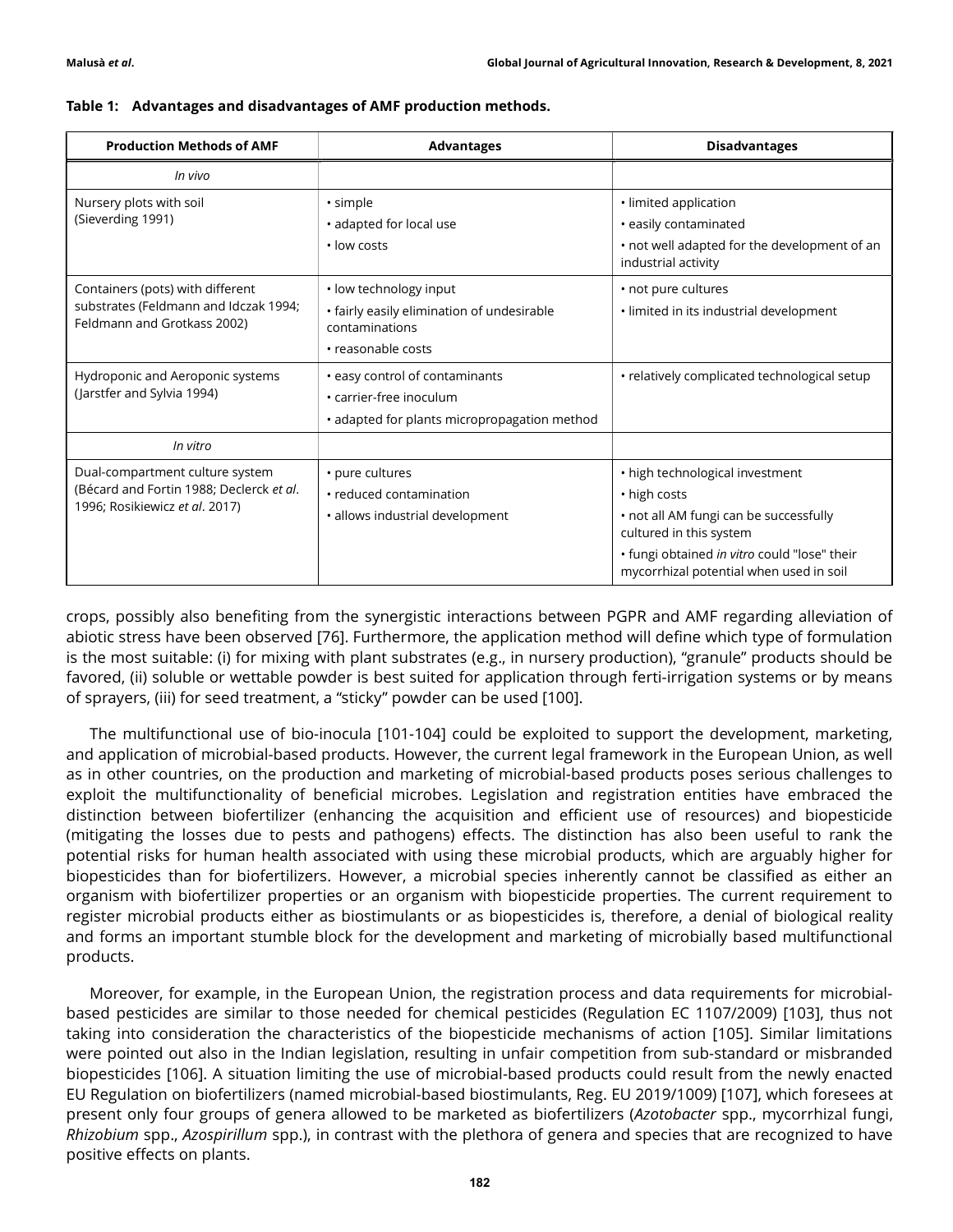#### Enhancing the Efficacy of Soil Microbial Inoculants in Agriculture Malusà et al. Analysà et al.

The potential risk for humans and animals due to the application of microbial inoculants has been addressed in the scientific literature [108]. To reduce such risk and assure a microbiological quality of microbial-based biostimulants, the new EU Regulation 2019/1009 foresees limits for the contamination from human pathogens. However, an additional issue is represented by possible contaminations with not declared species or strains as well as by the not compliance of the product with the composition declared on the label [109]. Besides the possible commercial damage, the main concern in both these cases derives from the difficulty of distinguishing between plant beneficial and pathogenic microorganisms, as they have similar characteristics [110].

Related to the registration requirements, but also useful to design a correct application method, are the needs for methods to detect and monitor bioformulants' strains under natural conditions [111]. Protocols suitable for regulatory or commercial purposes need to be developed to assure a level of discrimination suitable for tracking and monitoring bioformulations in the soil and plants. A polyphasic approach, combining classical (culturedependent and microscopic methods) and molecular techniques, should be used to monitor bioformulation strains. The evaluation of the impact of bioformulations on soil biodiversity should also concern the time factor since their effects might change over time [112-114]. In this respect, a broad range of "omic" approaches are being used in the EXCALIBUR activities, in parallel to the design of custom-specific probes with high specificity to increase the success of detection and monitoring.

#### 4.2. Challenges of Field Application of Microbial-Based Products

In order to reduce the input of synthetic plant protection products and fertilizers, microbial-based products are needed to play a key role in agricultural systems. Recently, increasing knowledge of the role of soil health and biodiversity for the production of healthy and high-quality crops has oriented researchers and companies to focus on application methods and field efficacy testing of microbial-based products. This technology industry sector is growing at a faster pace than the knowledge and regulations governing the production and marketing of microbial products. Although microbial-based products (both biofertilizers and biopesticides) are not expected to replace synthetic chemical pesticides and fertilizers fully, they will play an important role in improving resource use efficiency and protection from pests and diseases [114, 115].

Microbial strains have demonstrated the ability to enhance crop nutrition [116] and to improve plant health or innate immunity by priming plants' defense mechanisms [117] or directly boosting their photosynthesis [118]. Some other mechanisms are also speculated for microbial biopesticides based on entomopathogenic fungi, such as insect repellence [119, 120]. However, even though a number of microbial-based products are commercially available worldwide, a challenge to foster broad field application of microbial-based products relates to the fact that their beneficial traits are not always consistently expressed under the applied cultivation conditions. The interactions between plants and beneficial microorganisms are complex, and the mechanisms that regulate the plant-soil-microorganisms system remain largely to be discovered. This is, in particular, relevant when comparing results from experiments that are carried out in vitro in the laboratory and in situ under greenhouse and complex agricultural conditions [55]. Therefore, there is a need to understand better the context-dependency of the expression of these traits [121, 122]. Obviously, part of this context-dependency is a simple consequence of the fact that inoculated microbes or microbial consortia may fail to establish sufficiently high densities in the rhizosphere to exert their effects due to interactions and competition with resident microbes in the soil, despite efforts to design formulations that ensure the best possible conditions for establishment. However, some desired functions have more fundamental sources of context-dependency because the expression of these microbial traits is contingent upon the biotic and abiotic environment in which the microbes function and the host plant with which they interact. For instance, bacterial production of antibiotics or volatile signals that can provide bioprotective effects for the plant are often only triggered in the presence of particular microbial antagonists that are not necessarily present under the cultivation conditions [123]. Even stronger context-dependency is expected for beneficial effects of microbes that can induce plant responses, such as ISR. This is because plants tend to tailor their responses based on the information that they receive from multiple signaling pathways, and their final response is the result of cross-talk between these different signaling pathways [124, 125]. Therefore, for instance, a microbe with the potential to trigger ISR may fail to trigger it because, under the prevailing conditions, the plant prioritizes a different challenge. Understanding the processes governing such cross-talk and prioritization are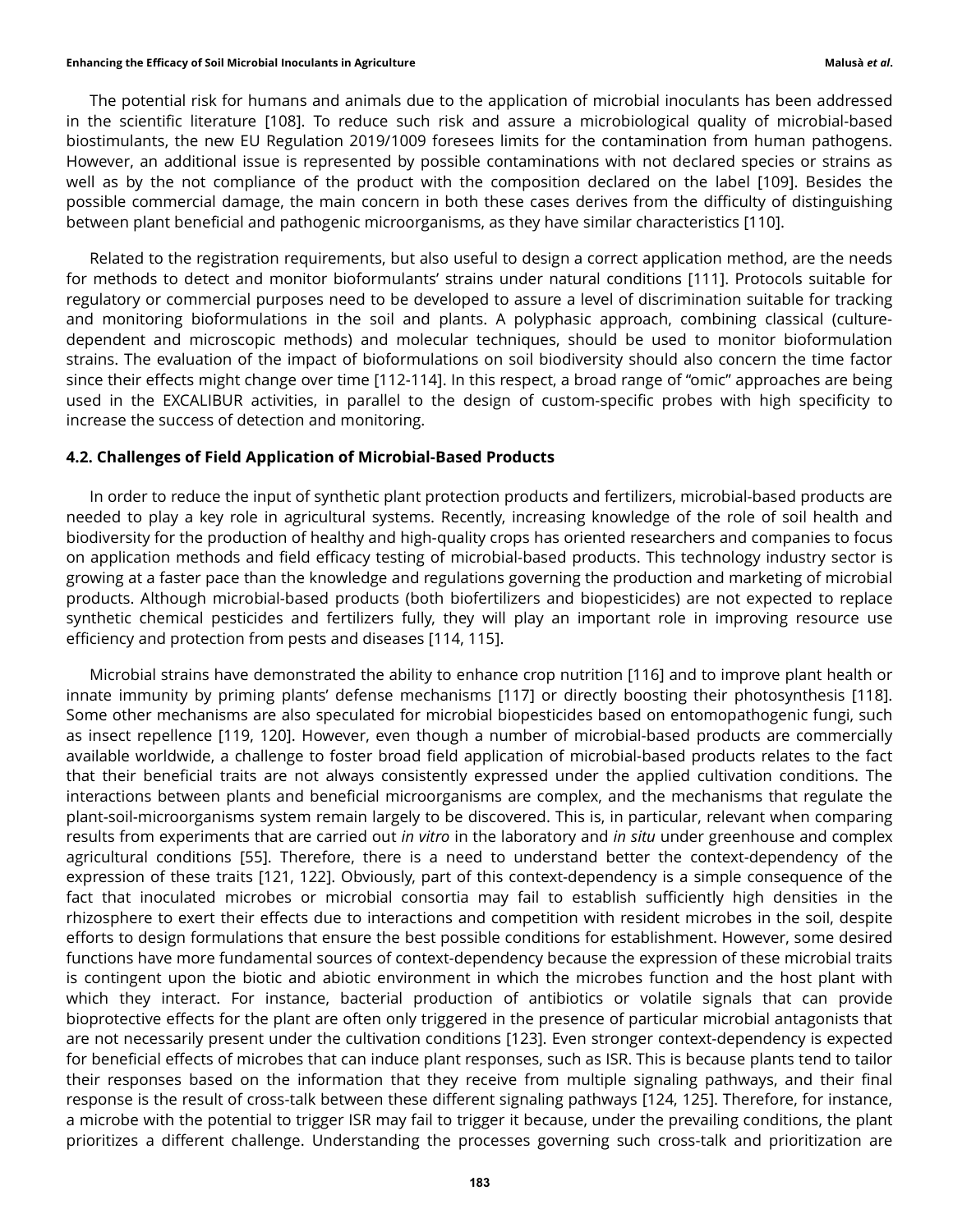therefore needed to identify the abiotic and biotic cultivation conditions that maximize the chances that the desired trait is expressed.

The field efficacy of plant protection products and fertilizers is influenced by many factors, including soil characteristics, climate and weather conditions, application methods, and crop management practices. This is particularly true for microbial-based products, which can also interact with soil native biodiversity and with the plant microbiome as well as be influenced by abiotic factors [126]. Often what seems to be working under laboratory conditions fails in subsequent field trials [127]. For these reasons, within the EXCALIBUR Project, experimental field trials are carried out in three different pedoclimatic regions (Atlantic, Continental, and North Mediterranean) under integrated and organic management methods, both under open field or protected conditions. Thirty-one field trials are being carried out using experimental and commercial formulations in eight European countries on three economically important model crops (apple, tomato, and strawberry) (Table 2) to address specific cropping issues. For example, apple replant disease is a debilitating soil problem affecting trees when they are replanted on the same site. Due to the inconspicuous nature of the reduced tree growth, although various approaches have been employed in an effort to characterize the etiology of replant disease, differences continue to exist in terms of quantifying the relative importance of individual pathogens. Convergence has evolved around a group of fungal, oomycete, and nematode agents that appear to contribute to the disease worldwide [128]. Due to the recent withdrawal of broad-spectrum chemical fumigants, apple replant disease has re-emerged as an important issue facing the apple industry. Since the relative importance of replanting causal agents can vary greatly between orchards, a single disease control measure is unlikely to manage apple replant disease consistently and effectively across regions. Thus, in EXCALIBUR, we study the single and combined use of selected microbial products also in combinations with rotating rootstock genotypes [129] and verifying the effect of application timing (in the nursery, at planting time, too young orchards).

To evaluate the activity of the formulations, several indicators (such as phenological and growth indexes, quality, and yield parameters) are measured, together with a number of microbial and physico-chemical soil properties. All these analyses, having a special focus on soil biodiversity, its dynamics, and the plant-soilmicroorganisms interactions, are expected to highlight the effects of bio-inocula on plant responses to stresses providing bioindicators and supporting the development of molecular diagnostic tools for monitoring the persistence of bio-inocula and their impact on soil and plant-associated biodiversity [111].

| <b>CROP</b>   | <b>Bioinoculum</b><br><b>Type</b> | Management | <b>INHORT</b><br>(PL) | <b>CRPV</b><br>(IT) | <b>UNITO</b><br>(IT) | <b>TU-GR</b><br>(AT) | <b>FOEKO</b><br>(D) | KOB<br>(D)   | <b>NIAB</b><br>(UK) | KIS<br>(SI)    | <b>UCPH</b><br>(DK) | $IN +$<br>(FR) | <b>TOTAL</b>   | <b>TOTAL</b><br><b>CROP</b> |
|---------------|-----------------------------------|------------|-----------------------|---------------------|----------------------|----------------------|---------------------|--------------|---------------------|----------------|---------------------|----------------|----------------|-----------------------------|
| APPLE         | Biofertilizers                    | Organic    |                       | $\overline{1}$      |                      | $\mathbf{1}$         | 2                   | $\mathbf{1}$ |                     |                |                     |                | 5              | 14                          |
|               |                                   | <b>IPM</b> | $\mathbf{1}$          | $\mathbf{1}$        |                      | $\mathbf{1}$         |                     |              |                     |                |                     |                | 3              |                             |
|               | Biopesticides                     | Organic    | $\mathbf{1}$          |                     |                      |                      | $\overline{2}$      | $\mathbf{1}$ |                     |                |                     |                | 4              |                             |
|               |                                   | <b>IPM</b> |                       |                     |                      |                      |                     |              | $\overline{2}$      |                |                     |                | 2              |                             |
| STRAWBERRY    | Biofertilizers                    | Organic    |                       |                     |                      |                      |                     |              |                     |                |                     |                | ٠              | 10                          |
|               |                                   | <b>IPM</b> |                       | $\mathbf{1}$        |                      | $\mathbf 1$          |                     |              |                     |                |                     |                | $\overline{2}$ |                             |
|               | <b>Biopesticides</b>              | Organic    | $\mathbf{1}$          | $\mathbf{1}$        |                      |                      |                     |              |                     |                | $\mathbf{1}$        |                | 4              |                             |
|               |                                   | <b>IPM</b> | $\mathbf{1}$          |                     | 1                    |                      |                     |              |                     |                | $\mathbf{1}$        |                | $\overline{4}$ |                             |
| <b>TOMATO</b> | Biofertilizers                    | Organic    |                       |                     |                      |                      |                     |              |                     |                |                     | $\overline{2}$ | $\overline{2}$ | $\overline{7}$              |
|               |                                   | <b>IPM</b> | $\mathbf{1}$          | $\mathbf{1}$        |                      |                      |                     |              |                     |                |                     |                | $\overline{2}$ |                             |
|               | <b>Biopesticides</b>              | Organic    |                       | $\mathbf{1}$        |                      |                      |                     |              |                     |                |                     |                | $\mathbf{1}$   |                             |
|               |                                   | <b>IPM</b> | $\mathbf{1}$          |                     | $\mathbf{1}$         |                      |                     |              |                     |                |                     |                | $\overline{2}$ |                             |
| <b>TOTAL</b>  |                                   |            | 6                     | 6                   |                      | 3                    | 4                   | 2            | $\overline{2}$      | $\overline{2}$ | 2                   | $\overline{2}$ | 31             |                             |

Table 2: Overview of the field trials carried out in the Excalibur project.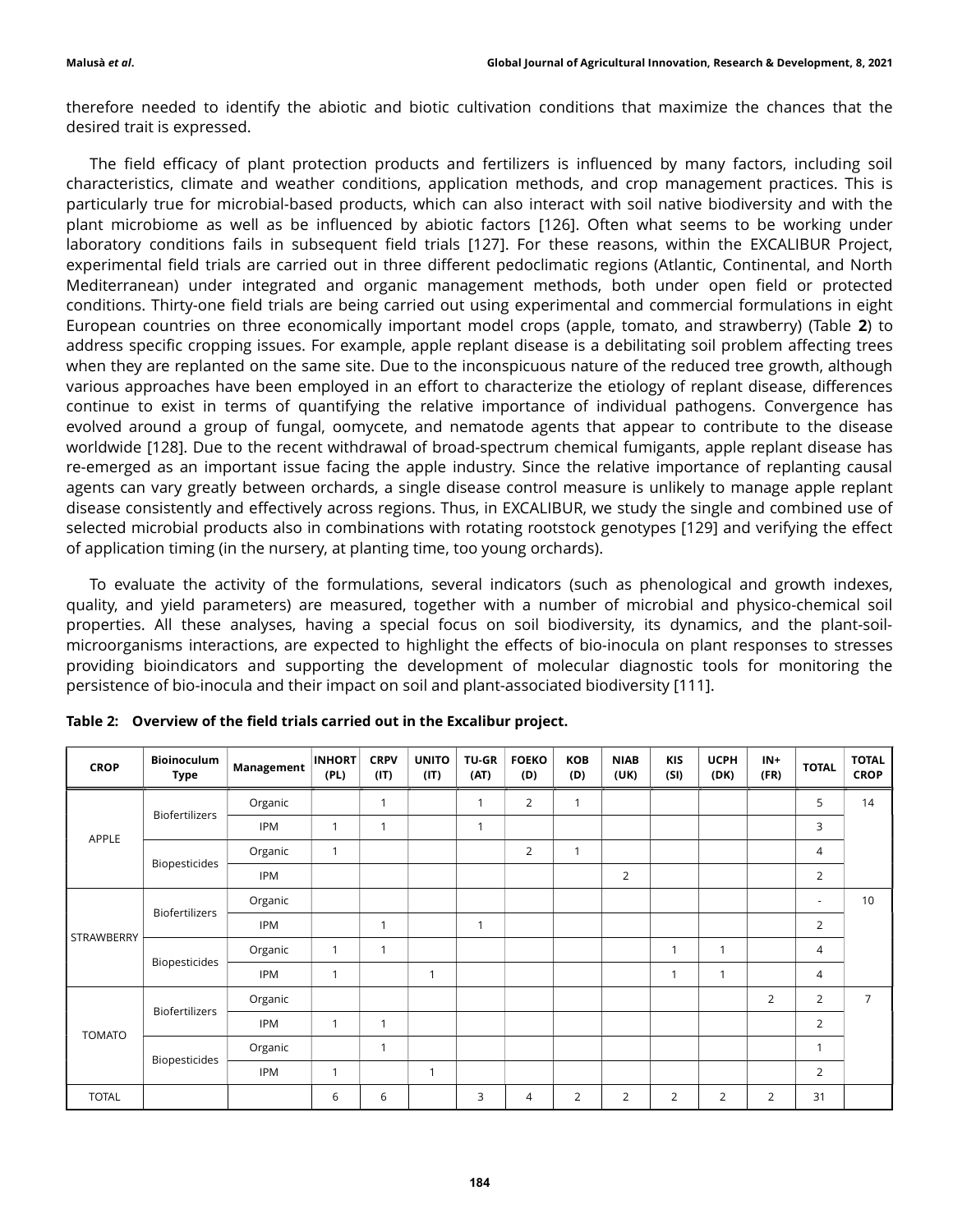### 5. Conclusions

Microbial inoculants are expected to partially replace synthetic pesticides and fertilizers in agriculture in the near future and represent one of the most intriguing and technical demanding approaches toward sustainable agriculture. However, even though microbial-based products have been successfully applied in agriculture so far, failures still occur under field conditions. This is due to limited knowledge about the impact of soil characteristics, climate and weather conditions, application methods, and crop management practices. Moreover, knowledge for field application is limited in terms of dosage requirements, specific interactions of the bioinoculant with the native soil biota, as well as the ecological behavior of the inoculants. The knowledge gap must be addressed with a vision that considers the complexity of soil and plant microbiome.

Fermentation and formulation approaches that exploit co-cultivation methods, use of wastes as substrates, and synergic interactions between strains represent a perspective strategy to boost the commercial production of microbial consortia that can overcome environmental stresses compared to single strains thus assuring a lower risk of field failures. Moreover, the potential multifunctionality of many beneficial strains might represent an additional opportunity to develop innovative microbial-based products, though regulatory issues may contrast their commercial application.

Besides direct beneficial effects on plants, microbial inoculants might provide indirect benefits through the modulation of native soil and plant-associated microbiomes, also affecting animal and human health. This potential may represent a promising option towards sustainable agriculture, especially when integrating microbiome research into breeding and plant protection strategies. The multifunctional potential of beneficial microbes needs to be fully integrated into a broader perspective towards the "One Health-One Environment" approach that is at the heart of both UN's Sustainable Development Goals and EU Green Deal strategy. Such a perspective includes the recent advances in microbiome research related to human health [2-3], plant health, and ecosystem functioning [5, 6]. Due to the importance of the microbiome, the underlying communication and interaction mechanisms between the microbiomes and the environment require better knowledge, which has to expand our current holistic concept, acknowledging that biotic (plants and animals) and environmental (soil, water, and air) microbiomes form an interactive network that can impact the assembly and the functions of holobionts of all living organisms within an ecosystem, as recently proposed [21]. Such an approach is at the core of the EXCALIBUR project concept.

### References

- [1] Berg G, Rybakova D, Fischer D, Cernava T, Vergès MC, Charles T, et al. Microbiome definition re-visited: old concepts and new challenges. Microbiome 2020; 8(1): 1-22, , doi:10.1186/s40168-020-00875-0.
- [2] Kinross JM, Darzi AW, Nicholson JK. Gut microbiome-host interactions in health and disease. Genome Med 2011; 3(3): 1-12, doi:10.1186/gm228.
- [3] Shreiner AB, Kao JY, Young VB. The gut microbiome in health and in disease. Curr Opin Gastroenterol 2015; 31(1): 69, doi:10.1097/MOG.0000000000000139.
- [4] Pannaraj PS, Li F, Cerini C, Bender JM, Yang S, Rollie A, et al. Association between breast milk bacterial communities and establishment and development of the infant gut microbiome. JAMA Pediatr 2017; 171(7): 647-654, doi:10.1001/jamapediatrics.2017.0378.
- [5] Turner TR, James EK, Poole PS. The plant microbiome. Genome Biol 2013; 14(6): 1-10, doi:10.1186/gb-2013-14-6-209.
- [6] Compant S, Brader G, Muzammil S, Sessitsch A, Lebrihi A, Mathieu F. Use of beneficial bacteria and their secondary metabolites to control grapevine pathogen diseases. BioControl 2013; 58: 435-455, doi:10.1007/s10526-012-9479-6.
- [7] Berg G, Grube M, Schloter M, Smalla K. The plant microbiome and its importance for plant and human health. Front Microbiol 2014; 5: 1, doi:10.3389/fmicb.2014.00491.
- [8] Berg G, Grube M, Schloter M, Smalla K. Unraveling the plant microbiome: looking back and future perspectives. Front Microbiol 2014b; 5: 148, doi:10.3389/fmicb.2014.00148.
- [9] Ley RE, Hamady M, Lozupone C, Turnbaugh PJ, Ramey RR, Bircher JS, et al. Evolution of mammals and their gut microbes. Science 2008; 320(5883): 1647-1651, doi:10.1126/science.1155725.
- [10] Barko PC, McMichael MA, Swanson KS, Williams DA. The gastrointestinal microbiome: a review. J Vet Intern Med 2012; 32(1): 9-25, doi:10.1111/jvim.14875.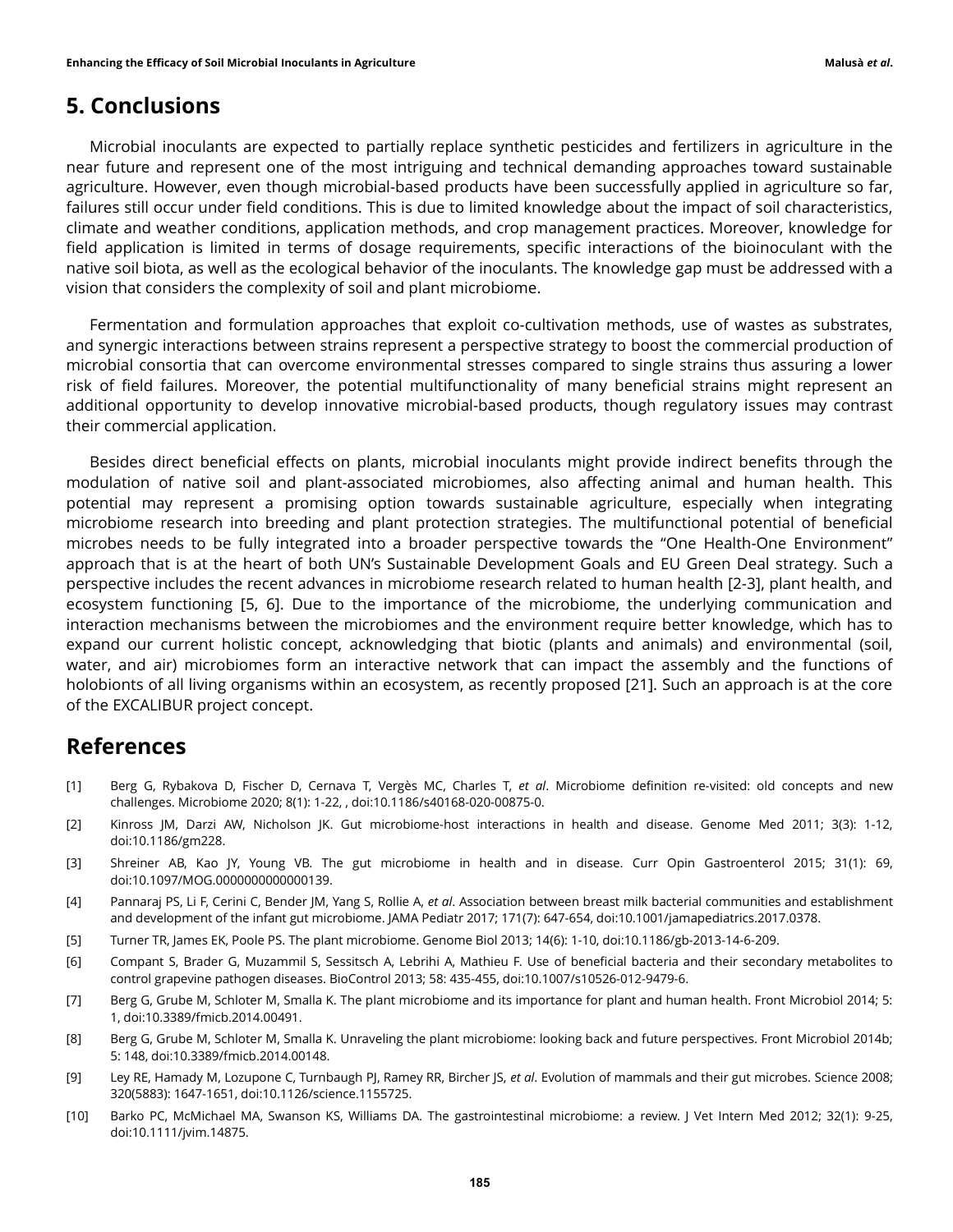- [11] Seedorf H, Griffin NW, Ridaura VK, Reyes A, Cheng J, Rey FE, et al. Bacteria from diverse habitats colonize and compete in the mouse gut. Cell 2014; 159(2): 253-66, doi: 10.1016/j.cell.2014.09.008.
- [12] Bulgarelli D, Schlaeppi K, Spaepen S, Van Themaat EVL, Schulze-Lefert P. Structure and functions of the bacterial microbiota of plants. Ann Rev Plant Biol. 2013; 64: 807–838, doi:10.1146/annurev-arplant-050312-120106.
- [13] Blaser MJ, Cardon ZG, Cho MK, Dangl JL, Donohue TJ, Green JL, et al. Toward a predictive understanding of Earth's microbiomes to address 21st century challenges. 2016; 7(3): e00714-16, doi:10.1128/mBio.00714-16.
- [14] Berg G. Plant-microbe interactions promoting plant growth and health: perspectives for controlled use of microorganisms in agriculture. Appl Microbiol Biotechnol 2009; 84(1): 11-8, doi: 10.1007/s00253-009-2092-7.
- [15] Berg G, Kusstatscher P, Abdelfattah A, Cernava T, Smalla K. Microbiome Modulation—Toward a Better Understanding of Plant Microbiome Response to Microbial Inoculants. Front Microbiol 2021; 12: 803, doi:10.3389/fmicb.2021.650610.
- [16] Bashan Y, Prabhu SR, de-Bashan LE, Kloepper JW. Disclosure of exact protocols of fermentation, the identity of microorganisms within consortia, formation of advanced consortia with microbe-based products. Biol Fertil Soils 2020; 56: 443–445, doi:10.1007/s00374-020- 01464-x.
- [17] Malusá E, Canfora L, Pinzari F, Tartanus M, Łabanowska BH. Improvement of Soilborne Pests Control with Agronomical Practices Exploiting the Interaction of Entomophagous Fungi. In Singh D, Singh H, Prabha R, Eds.; Plant Microbe Interactions in Agro Ecological Perspectives. Springer: Singapore, 2017; doi:10.1007/978-981-10-5813-4\_29.
- [18] Canfora L, Costa C, Pallottino F, Mocali S. Trends in Soil Microbial Inoculants Research: A Science Mapping Approach to Unravel Strengths and Weaknesses of their Application. Agriculture, 2021; 11: 158, doi.org/10.3390/ agriculture11020158.
- [19] Kaminsky LM, Trexler RV, Malik RJ, Hockett KL, Bell TH. The inherent conflicts in developing soil microbial inoculants. Trends Biotechnol. 2019; 37: 140–151, doi:10.1016/j.tibtech.2018.11.011.
- [20] Hamonts K, Trivedi P, Garg A, Janitz C, Grinyer J, Holford P, et al. Field study reveals core plant microbiota and relative importance of their drivers. Environ Microbiol 2018; 20(1): 124-140, doi:10.1111/1462-2920.14031.
- [21] Singh BK, Liu H, Trivedi P. Eco-holobiont: a new concept to identify drivers of host-associated microorganisms. Environ Microbiol 2020; 22(2): 564-567, doi:10.1111/1462-2920.14900.
- [22] Flandroy L, Poutahidis T, Berg G, Clarke G, Dao MC, Decaestecker E, et al. The impact of human activities and lifestyles on the interlinked microbiota and health of humans and of ecosystems. Sci Total Environ 2018; 627: 1018-1038, doi:10.1016/j.scitotenv.2018.01.288.
- [23] Carrion VJ, Cordovez V, Tyc O, Etalo DW, de Bruijn I, de Jager VCL, et al. Involvement of Burkholderiaceae and sulfurous volatiles in disease-suppressive soils. ISME J 2018; 12(9): 2307-2321, doi: 10.1038/s41396-018-0186-x.
- [24] Cernava T. How microbiome studies could further improve biological control. Biol Control 2021; 104669, doi:10.1016/j.biocontrol.2021.104669.
- [25] Matsumoto H, Fan X, Wang Y, Kusstatscher P, Duan J, Wu S, et al. Bacterial seed endophyte shapes disease resistance in rice. Nat Plants 2021; 7(1): 60-72. doi:10.1038/s41477-020-00826-5.
- [26] Agrahari RK, Singh P, Koyama H, Panda SK. Plant-microbe interactions for sustainable agriculture in the post-genomic era. Curr Genomics 2020; 21(3): 168-178, doi: 10.2174/1389202921999200505082116.
- [27] Berg G. Plant–microbe interactions promoting plant growth and health: perspectives for controlled use of microorganisms in agriculture. Appl Microbiol Biotechnol 2009; 84: 11–18, doi:10.1007/s00253-009-2092-7.
- [28] Opelt K, Berg C, Berg G. The bryophyte genus Sphagnum is a reservoir for powerful and extraordinary antagonists and potentially facultative human pathogens. FEMS Microbiol Ecol 2007; 61: 38–53, doi:10.1111/j.1574-6941.2007.00323.x.
- [29] Shcherbakov A, Bragina A, Kuz'mina EI, Berg K, Muntian A, Makarova N, et al. Bacterial endophytes from Sphagnum mosses as a promising objects for agricultural microbiology. Mikrobiologiia 2013; 82, 312–322, doi:10.7868/S0026365613030130.
- [30] Wicaksono WA, Cernava T, Berg C, Berg G. Bog ecosystems as a playground for plant–microbe coevolution: bryophytes and vascular plants harbour functionally adapted bacteria. Microbiome 2021; 9(1): 1-16, doi:10.1186/s40168-021-01117-7.
- [31] Köberl M, Schmidt R, Ramadan EM, Bauer R, Berg G. The microbiome of medicinal plants: diversity and importance for plant growth, quality and health. Front Microbiol 2013; 4: 400, doi:10.3389/fmicb.2013.00400.
- [32] Hardoim PR, Van Overbeek LS, Berg G, Pirttilä AM, Compant S, Campisano A, et al. The hidden world within plants: ecological and evolutionary considerations for defining functioning of microbial endophytes. Microbiol Mol Biol Rev. 2015; 79: 293–320, doi:10.1128/MMBR.00050-14.
- [33] Rai AK, Singh DP, Prabha R, Kumar M, Sharma L. Microbial Inoculants: Identification, Characterization, and Applications in the Field. In: Singh DP, Singh HB, Prabha R, Eds. Microbial Inoculants in Sustainable Agricultural Productivity: Vol. 1: Research Perspectives, New Delhi: Springer India 2016; pp. 103–115, doi:10.1007/978-81-322-2647-5\_6.
- [34] Berg G, Fritze A, Roskot N, Smalla K. Evaluation of potential biocontrol rhizobacteria from different host plants of Verticillium dahliae Kleb. J Appl Microbiol 2001; 91: 963–971, doi:10.1046/j.1365-2672.2001.01462.x.
- [35] Cardinale M, Grube M, Erlacher A, Quehenberger J, Berg G. Bacterial networks and co-occurrence relationships in the lettuce root microbiota. Environ Microbiol 2015; 17: 239–252, doi:10.1111/1462-2920.12686.
- [36] Pérez-Jaramillo JE, Mendes R, Raaijmakers JM. Impact of plant domestication on rhizosphere microbiome assembly and functions. Plant Mol Biol 2016; 90: 635–644, doi:10.1007/s11103-015-0337-7.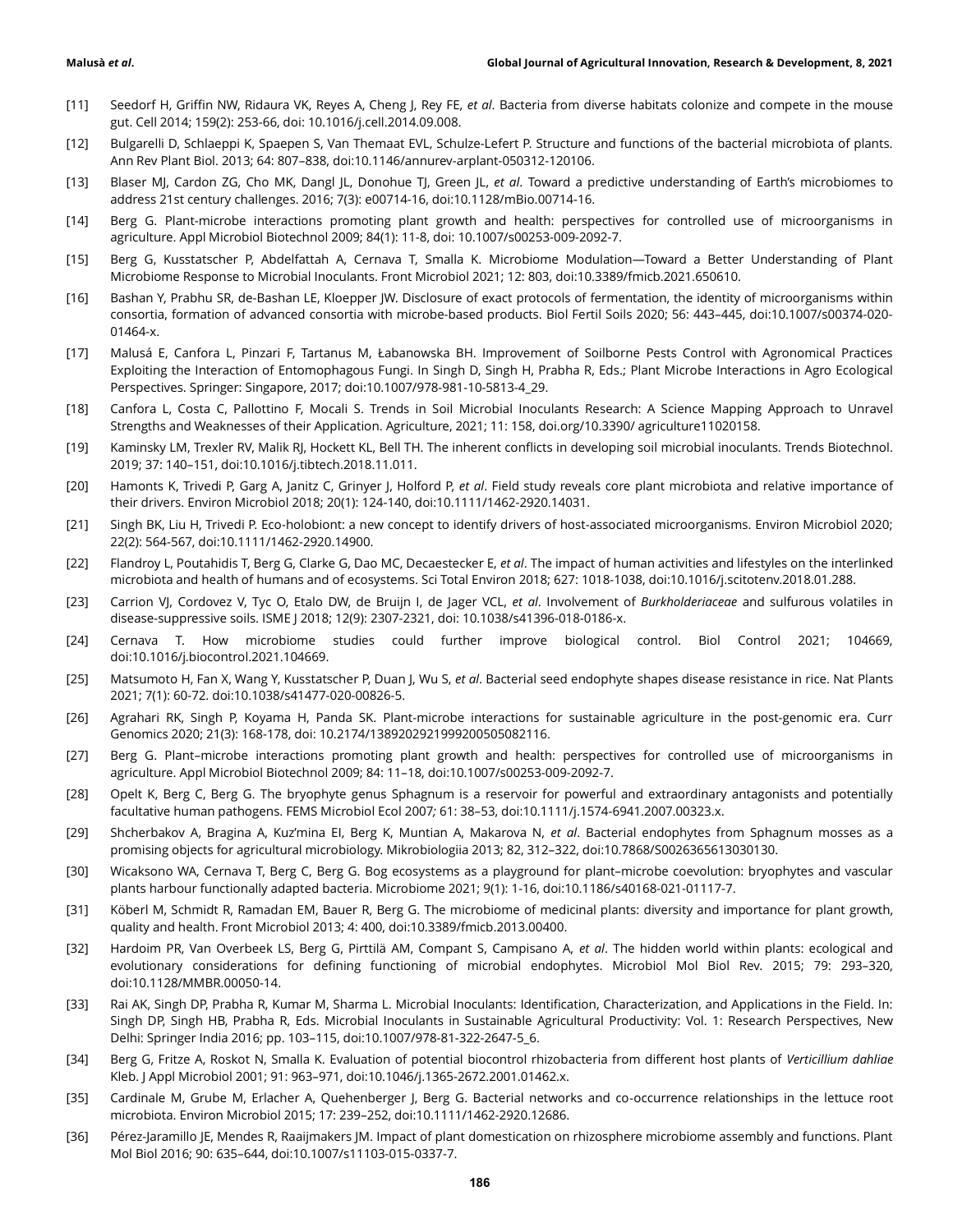- [37] Kusstatscher P, Cernava T, Harms K, Maier J, Eigner H, Berg G, et al. Disease incidence in sugar beet fields is correlated with microbial diversity and distinct biological markers. Phytobiomes J 2019; 3(1): 22-30, doi:10.1094/PBIOMES-01-19-0008-R.
- [38] Raaijmakers JM, Mazzola M. Soil immune responses. Science 2016; 352: 1392–1393, doi:10.1126/science.aaf3252.
- [39] Pugliese M, Liu B, Gullino ML, Garibaldi A. Selection of antagonists from compost to control soil-borne pathogens. J Plant Dis Prot 2008; 115: 220–228, doi:10.1007/BF03356267.
- [40] Wolfgang A, Zachow C, Müller H, Grand A, Temme N, Tilcher R, et al. Understanding the impact of cultivar, seed origin, and substrate on bacterial diversity of the sugar beet rhizosphere and suppression of soil-borne pathogens. Front Plant Sci 2020; 11: 1450, doi:10.3389/fpls.2020.560869.
- [41] Berg G, Grube M, Schloter M, Smalla K. Unraveling the plant microbiome: looking back and future perspectives. Front Microbiol 2014; 5: 148, doi:10.3389/fmicb.2014;00148.
- [42] Lugtenberg B, Kamilova F. Plant-growth-promoting rhizobacteria. Annu Rev Microbiol 2019; 63: 541–556, doi:10.1146/annurev.micro.62.081307.162918.
- [43] Raymaekers K, Ponet L, Holtappels D, Berckmans B, Cammue BP. Screening for novel biocontrol agents applicable in plant disease management–a review. Biol Control 2020; 144: 104240, doi:10.1016/j.biocontrol.2020.104240.
- [44] Han SH, Kang BR, Lee JH, Kim HJ, Park JY, Kim JJ, et al. Isolation and characterization of oligotrophic bacteria possessing induced systemic disease resistance against plant pathogens. Plant Pathol J 2012; 28(1): 68-74, doi:10.5423/PPJ.NT.11.2011.0218.
- [45] Zachow C, Müller H, Tilcher R, Donat C, Berg G. Catch the best: novel screening strategy to select stress protecting agents for crop plants. Agronomy 2013; 3: 794–815, doi:10.3390/agronomy3040794.
- [46] Hu J, Wei Z, Friman VP, Gu S, Wang X, Eisenhauer N, et al. Probiotic diversity enhances rhizosphere microbiome function and plant disease suppression. MBio 2016; 7, doi:10.1128/mBio.01790-16.
- [47] Yasmin S, Zaka A, Imran A, Zahid MA, Yousaf S, Rasul G, et al. Plant growth promotion and suppression of bacterial leaf blight in rice by inoculated bacteria. PloS One 2016; 11: e0160688, doi:10.1371/journal.pone.0160688.
- [48] Baas P, Bell C, Mancini L, Lee MN, Conant RT, Wallenstein MD. Phosphorus mobilizing consortium Mammoth PTM enhances plant growth. PeerJ 2016; 4: e2121, doi:10.7717/peerj.2121.
- [49] Timm CM, Pelletier DA, Jawdy SS, Gunter LE, Henning JA, Engle N, et al. Two poplar-associated bacterial isolates induce additive favorable responses in a constructed plant-microbiome system. Front Plant Sci 2016; 7: 497, doi:10.3389/fpls.2016.00497.
- [50] Loján P, Demortier M, Velivelli SL, Pfeiffer S, Suárez JP, De Vos P, et al. Impact of plant growth-promoting rhizobacteria on root colonization potential and life cycle of Rhizophagus irregularis following co‐entrapment into alginate beads. J Appl Microbiol 2017; 122: 429–440, doi:10.1111/jam.13355.
- [51] Frey-Klett P, Garbaye J, Tarkka M. The mycorrhiza helper bacteria revisited. New Phytol 2007; 176: 22–36, doi:10.1111/j.1469- 8137.2007.02191.x.
- [52] Rojas-Solís D, Zetter-Salmón E, Contreras-Pérez M, del Carmen Rocha-Granados M, Macías-Rodríguez L, Santoyo G. Pseudomonas stutzeri E25 and Stenotrophomonas maltophilia CR71 endophytes produce antifungal volatile organic compounds and exhibit additive plant growth-promoting effects. Biocatal Agric Biotechnol 2018; 13: 46–52, doi:10.1016/j.bcab.2017.11.007.
- [53] Köhl J, Postma J, Nicot P, Ruocco M, Blum B. Stepwise screening of microorganisms for commercial use in biological control of plantpathogenic fungi and bacteria. Biol Control 2011; 57: 1–12, doi:10.3390/agronomy3040794.
- [54] Philippot L, Raaijmakers JM, Lemanceau P, van der Putten WH. Going back to the roots: the microbial ecology of the rhizosphere. Nat Rev Microbiol. 2013; 11(11): 789-99, doi: 10.1038/nrmicro3109.
- [55] French E, Kaplan I, Iyer-Pascuzzi A, Nakatsu CH, Enders. Emerging strategies for precision microbiome management in diverse agroecosystems. Nat. Plants 2021; 7(3): 256-267, doi: 10.1038/s41477-020-00830-9.
- [56] Compant S, Clement C, Sessitsch A. Plant growth-promoting bacteria in the rhizo- and endosphere of plants: Their role, colonization, mechanisms involved and prospects for utilization. Soil Biol. Biochem. 2010; 42(5): 669-678, doi: 10.1016/j.soilbio.2009.11.024.
- [57] Gianinazzi S, Gollotte A, Binet M-N, Van Tuinen T, Redecker D, Wipf D. Agroecology: the key role of arbuscular mycorrhizas in ecosystem services. Mycorrhiza 2010; 20: 519-530, doi: 10.1007/s00572-010-0333-3.
- [58] Bhattacharyya PN, Jha DK. Plant growth-promoting rhizobacteria (PGPR): emergence in agriculture. World J. Microbiol. Biotechnol. 2012; 28: 1327–1350, doi: 10.1007/s11274-011-0979-9.
- [59] Ahmad M, Pataczek L, Hilger TH, Zahir ZA, Hussain A, Rasche F, et al. Perspectives of microbial inoculation for sustainable development and environmental management. Front. Microbiol. 2018; 9: 2992, doi: 10.3389/fmicb.2018.02992.
- [60] Alori ET, Glick BR, Babalola OO. Microbial phosphorus solubilization and its potential for use in sustainable agriculture. Front. Microbiol. 2017; 8: 971, doi: 10.3389/fmicb.2017.00971.
- [61] Smith SE, Read D. Mycorrhizal Symbiosis, 3<sup>rd</sup> ed. Elsevier Ltd 2008; pp. 1-787, doi: 10.1016/B978-0-12-370526-6.X5001-6.
- [62] De Bruijn FJ. Biological Nitrogen Fixation, Wiley Blackwell, Hoboken, NJ 2015; pp. 1-1196, doi: 10.1002/9781119053095.
- [63] Barber NA, Gordon NLS. How do belowground organisms influence plant–pollinator interactions? J Plant Ecol 2015; 8(1): 1-11, doi: 10.1093/jpe/rtu012.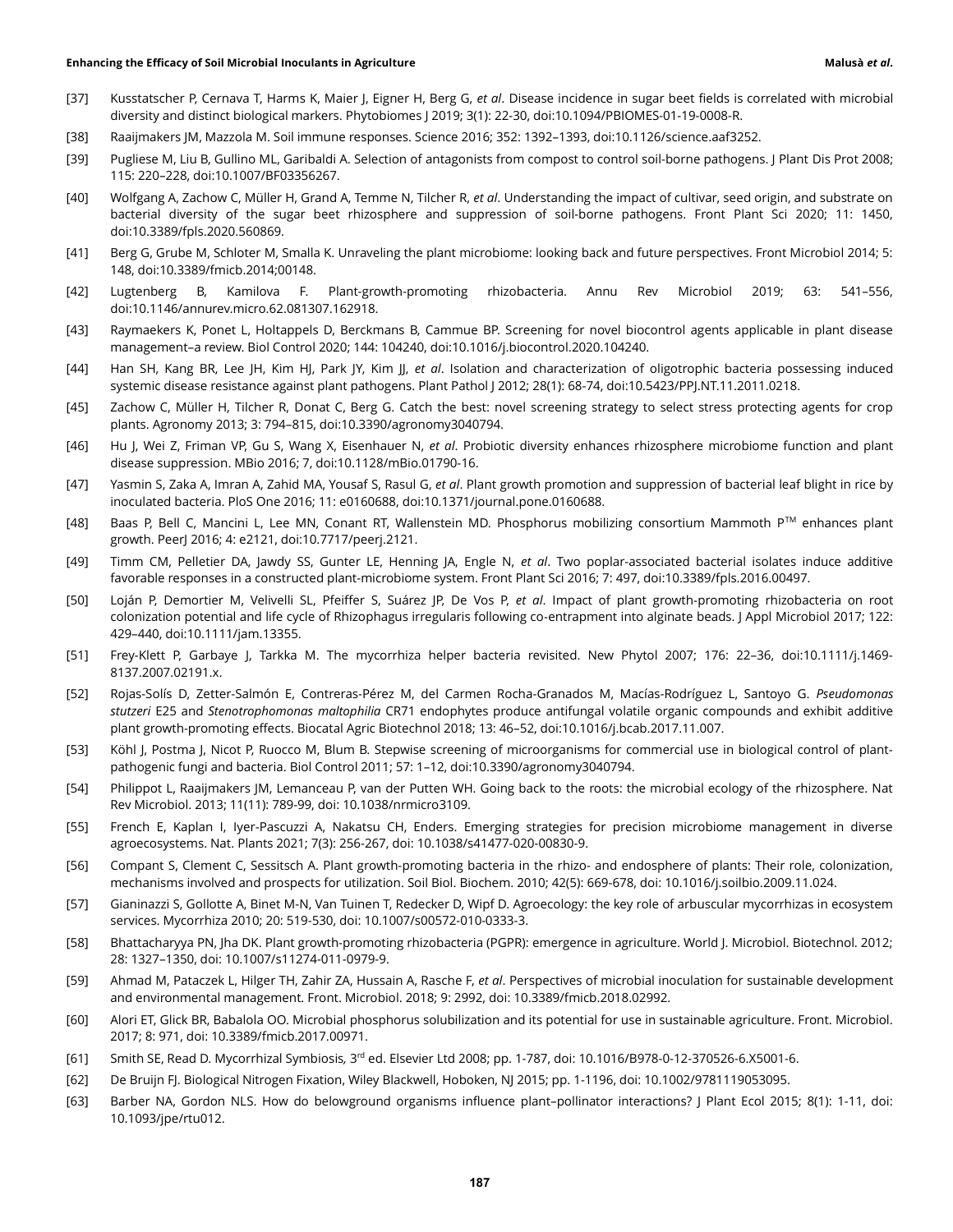- [64] Cesa-Luna C, Baez A, Quintero-Hernandez V, de la Cruz-Enriquez J, Castaneda-Antonio MD, Munoz-Rojas J. The importance of antimicrobial compounds produced by beneficial bacteria on the biocontrol of phytopathogens. Acta Biol Colombiana 2020; 25(1): 140- 145, doi: 10.15446/abc.v25n1.76867.
- [65] Veliz EA, Martinez-Hidalgo P, Hirsch AM. Chitinase-producing bacteria and their role in biocontrol. AIMS Microbiol 2017; 3(3): 689-705, doi: 10.3934/microbiol.2017.3.689.
- [66] Pieterse CMJ, Zamioudis C, Berendsen RL, Weller DM, Van Wees SCM, Bakker PAHM. Induced systemic resistance by beneficial microbes. Annu Rev Phytopathol 2014; 52: 347–75, doi: 10.1146/annurev-phyto-082712-102340.
- [67] Fuchs B, Krischke M, Mueller MJ, Krauss J. Herbivore-specific induction of defence metabolites in a grass-endophyte association. Funct Ecol 2017; 31(2): 318-324, doi: 10.1111/1365-2435.12755.
- [68] Jung SC, Martinez-Medina A, Lopez-Raez JA, Pozo MJ. Mycorrhiza-induced resistance and priming of plant defenses. J Chem Ecol 2012; 38(6): 651-664, doi: 10.1007/s10886-012-0134-6.
- [69] Lacey LA, Grzywacz D, Shaprio-Ilan DI, Frutos R, Brownbridge M, Goettel MS. Insect pathogens as biological control agents: Back to the future. J Invertebr Pathol 2015; 132: 1-41, doi:10.1016/j.jip.2015.07.009.
- [70] Jaber LR, Ownley BH. Can we use entomopathogenic fungi as endophytes for dual biological control of insect pests and plant pathogens? Biol Control 2018; 116: 36-45, doi: 10.1016/j.biocontrol.2017.01.018.
- [71] Cachapa JC, Meyling NV, Burow M, Hauser TP. Induction and priming of plant defense by root-associated insect-pathogenic fungi. J Chem Ecol 2021; 47(1): 112-122, doi: 10.1007/s10886-020-01234-x.
- [72] Rasmann S, Bennett A, Biere A, Karley A, Guerrieri E. Root symbionts: Powerful drivers of plant above- and belowground indirect defenses. Insect Sci 2018; 24(6): 947-960, doi: 10.1111/1744-7917.12464.
- [73] Bhattacharyya C, Bakshi U, Mallick I, Mukherji S, Bera B, Ghosh A. Genome-guided insights into the plant growth promotion capabilities of the physiologically versatile Bacillus aryabhattai strain AB211. Front Microbiol 2017; 21(8): 411, doi: 10.3389/fmicb.2017.00411.
- [74] Shah F, Rineau F, Canbäck B, Johansson T, Tunlid A. The molecular components of the extracellular protein-degradation pathways of the ectomycorrhizal fungus Paxillus involutus. New Phytol 2013; 200(3): 875-887, doi: 10.1111/nph.12425.
- [75] Pinzari F, Jungblut AD, Cuadros. Fungal taste for minerals: the ectomycorrhizal fungus Paxillus involutus triggers specific genes when extracting potassium from different silicates. bioRxiv 2021; doi: 10.1101/2021.03.05.434133.
- [76] Nadeem SM, Ahmadb M, Zahir ZA, Javaid A, Ashraf M. The role of mycorrhizae and plant growth promoting rhizobacteria (PGPR) in improving crop productivity under stressful environments. Biotechnol Adv 2014; 32: 429-448, doi:10.1016/j.biotechadv.2013.12.005.
- [77] Aguilar-Paredes A, Valdes G, Nuti M. Ecosystem functions of microbial consortia in sustainable agriculture. Agronomy 2020; 10(12): 1902, doi: 10.3390/agronomy10121902.
- [78] Lareen A, Burton F, Schäfer P. Plant root-microbe communication in shaping root microbiomes. Plant Mol Biol 2016; 90(6): 575-87, doi: 10.1007/s11103-015-0417-8.
- [79] Meena KK, Mesapogu S, Kumar M, Yandigeri MS, Singh G, Saxena AK. Co-inoculation of the endophytic fungus Piriformospora indica with the phosphate solubilizing bacterium Pseudomonas striata affects population dynamics and plant growth in chickpea. Biol Fertil Soils 2010; 46:169–174, doi:10.1007/s11104-013-1956-x.
- [80] Bashan Y, de-Bashan LE, Prabhu SR, Hernandez JP. Advances in plant growth-promoting bacterial inoculant technology: formulations and practical perspectives (1998-2013). Plant Soil, 2014; 378: 1-33, doi:10.1007/s11104-013-1956-x.
- [81] Vassilev N, Vassileva M, Martos V, Garcia Del Moral LF, Kowalska J, Tylkowski B, et al. Formulation of microbial inoculants by encapsulation in natural polysaccharides: Focus on beneficial properties of carrier additives and derivates. Frontiers in Plant Science, 2020; 11: 270, doi: 10.3389/fpls.2020.00270.
- [82] Vassileva M, Flor-Peregrin E, Malusá E, Vassilev N. Towards better understanding of the interactions and efficient application of plant beneficial prebiotics, probiotics, postbiotics and synbiotics. Front Plant Sci 2020; 11: 1068, doi: 10.3389/fpls.2020.01068.
- [83] Cordovez V, Dini-Andreote F, Carrión VJ, Raaijmakers JM. Ecology and Evolution of Plant microbiomes. Annu Rev Microbiol 2019; 8: 69- 88, doi:10.1146/annurev-micro-090817-062524.
- [84] Song C, Jin K, Raaijmakers JM. Designing a home for beneficial plant microbiomes. Curr Opin Plant Biol 2021; 5: 62:102025, doi:10.1016/j.pbi.2021.102025.
- [85] Berg G, Müller. BFC technology to formulate microbes/consortia. PCT/EP2018/075760, 2018.
- [86] Vassileva M, Malusà E, Sas-Paszt L, Trzcinski P, Galvez A, Flor-Peregrin E, et al. Fermentation Strategies to Improve Soil Bio-Inoculant Production and Quality. Microorganisms 2021; 9: 1254, doi:10.3390/microorganisms9061254.
- [87] Vassilev N, de Oliveira Mendes G. Solid-State Fermentation and plant-beneficial microorganisms," in Current Developments in Biotechnology and Bioengineering - Current advances in Solid-State Fermentation, eds Pandey A, Larroche C, Soccol CR. (Elsevier), 2018; pp. 435-450, doi:10.3390/microorganisms9061254.
- [88] Mendes R, Kruijt M, de Bruijn I, Dekkers E, van der Voort M, Schneider JHM, et al. Deciphering the rhizosphere microbiome for diseasesuppressive bacteria. Science 2011; 332(6033): 1097-1100, doi: 10.1126/science.1203980.
- [89] Ben Rebah F, Prevost D, Yezza A, Tyagi RD. Agro-indusrial waste materials and wastewater sludge for rhizobial inoculant production: A review. Biores Technol 2007; 98: 3535-3546, doi:10.3390/microorganisms9061254.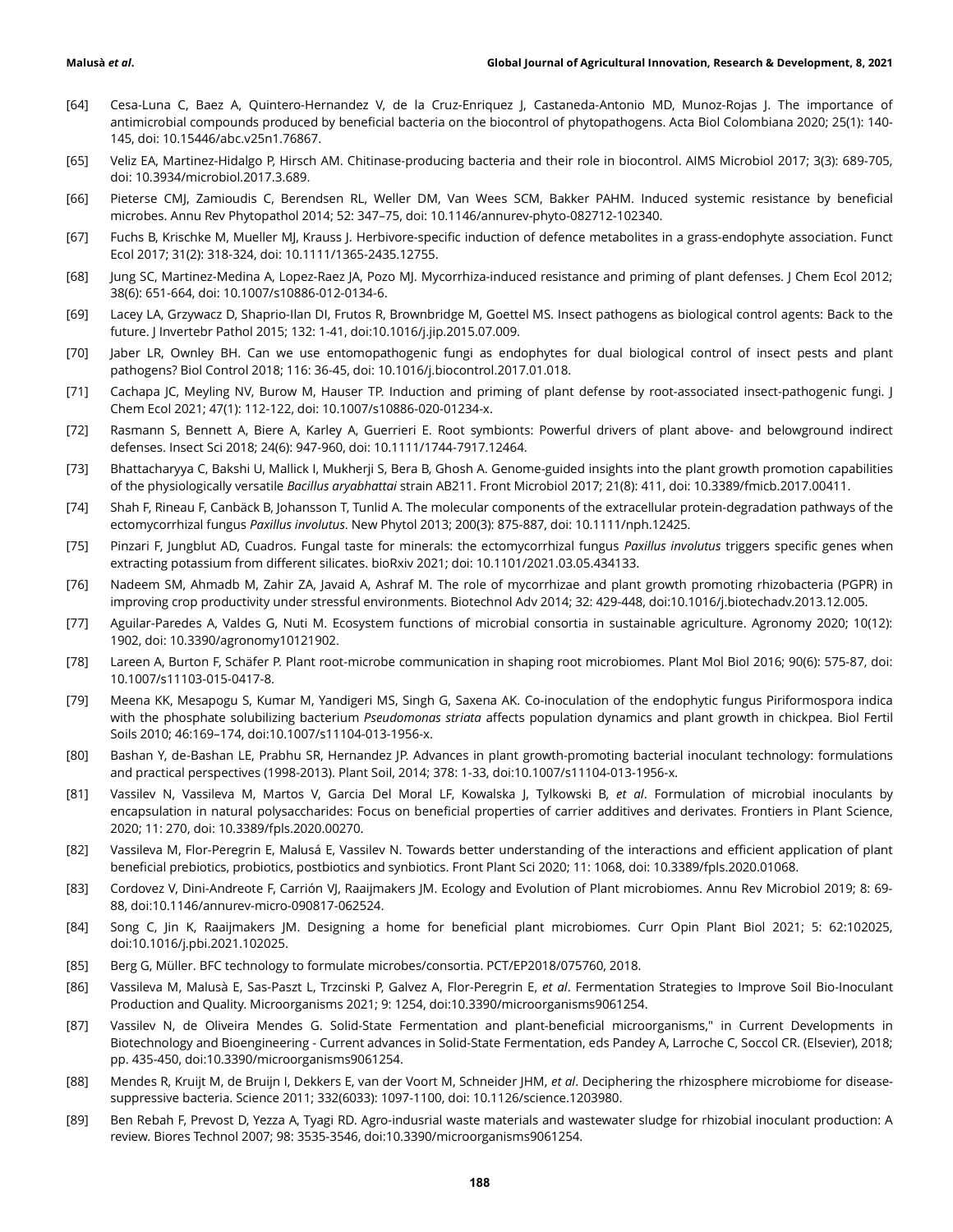- [90] Vassilev N, Vassileva M, Lopez A, Martos V, Reyes A, Maksimovic I, et al. Unexploited potential of some biotechnological techniques for biofertilizer production and formulation. Appl Microbiol Biotechnol 2015; 99: 4983-4996, doi:10.1007/s00253-015-6656-4.
- [91] Lu KH, Jin Q, Lin YB, Lu WW, Li SS, Zhou CH, et al. Cell-free Fermentation Broth of Bacillus velezensis Strain S3-1 Improves Pak Choi Nutritional Quality and Changes the Bacterial Community Structure of the Rhizosphere Soil. Front Microbiol 2020; 11: 2043, doi: 10.3389/fmicb.2020.02043.
- [92] Ijdo M, Cranenbrouck S, Declerck S. Methods for large-scale production of AM fungi: past, present and future. Mycorrhiza 2011; 21: 1- 16, doi:10.1007/s00572-010-0337-z.
- [93] Jarstfer AG, Sylvia DM. Aeroponic culture of VAM fungi. In: Mycorrhiza: structure, function, molecular biology and biotechnology, Varma A, Hock B (eds). Springer-Verlag: Berlin, 1994; 427–441, doi:10.1007/978-3-662-03779-9.
- [94] Feldmann F, Grotkass C. Directed inoculum production— Shall we be able to design populations of arbuscular mycorrhizal fungi to achieve predictable symbiotic effectiveness? In: Mycorrhizal technology in agriculture: from genes to bioproducts, Gianinazzi S, Schüepp H, Barea JM, Haselwandter K (eds). 2002; Birkhäuser Verlag: Basel; 223–233, doi: 10.1007/978-3-0348-8117-3.
- [95] Declerck S, Strullu DG, Plenchette C. In vitro mass-production of the arbuscular mycorrhizal fungus, Glomus versiforme, associated with Ri T-DNA transformed carrot roots. Mycol Res 1996; 100: 1237-1242, doi:10.1016/S0953-7562(96)80186-9.
- [96] Rosikiewicz P, Bonvin J, Sanders IR. Cost-efficient production of in vitro Rhizophagus irregularis. Mycorrhiza 2017; 27: 477–486, doi:10.1007/s00572-017-0763-2.
- [97] Canfora L, Abu-Samra N, Tartanus M, Łabanowska BH, Benedetti A, Pinzari F, et al. Co-inoculum of Beauveria brongniartii and B. bassiana shows in vitro different metabolic behaviour in comparison to single inoculums. Sci Rep 2017; 7: 1–15, doi:10.1038/s41598-017-12700-0.
- [98] Inglis GD, Johnson DL, Chen, KJ, Goettel MS. Use of pathogen combinations to overcome the constraints of temperature on entomopathogenic hyphomycetes against grasshoppers. Biol Control 1997; 8: 143–152, doi:10.1006/bcon.1996.0495.
- [99] Kaminsky LM, Trexler RV, Malik RJ, Hockett KL, Bell TH. The inherent conflicts in developing soil microbial inoculants. Trends Biotechnol 2019; 37(2): 140-151, doi:10.1016/j.tibtech.2018.11.011.
- [100] Malusá E, Sas-Paszt L, Ciesielska J. Technologies for beneficial microorganisms inocula used as biofertilizers. The Sci World J Vol. 2012, doi:10.1100/2012/491206.
- [101] Razinger J, Praprotnik E, Schroers HJ. Bioaugmentation of entomopathogenic fungi for sustainable Agriotes larvae (wireworms) management in maize. Front Plant Sci 2020; 11: 535005, doi: 10.3389/fpls.2020.535005.
- [102] Kowalska J, Tyburski J, Matysiak K, Tylkowski B, Malusá E. Field Exploitation of Multiple Functions of Beneficial Microorganisms for Plant Nutrition and Protection: Real Possibility or Just a Hope? Front Microbiol 2020; 11: 1904, doi: 10.3389/fmicb.2020.01904.
- [103] Regulation EC. 1107/2009. Regulation (EC) 1107/2009 of the European Parliament and of the Council of 21 October 2009 concerning the placing of plant protection products on the market. Offi J Eur Union 2009; 309: 1–50.
- [104] Lopes R, Tsui S, Gonçalves P, de Queiroz MV. A look into a multifunctional toolbox: endophytic Bacillus species provide broad and underexploited benefits for plants. World J Microbiol Biotechnol 2018; 34: 94, doi:10.1007/s11274-018-2479-7.
- [105] Chandler D, Bailey AS, Tatchell GM, Davidson G, Greaves J, Grant WP. The development, regulation and use of biopesticides for integrated pest management. Philos Trans R Soc Lond Ser 2011; B366: 1987–1998, doi: 10.1098/rstb.2010.0390.
- [106] Keswani C, Dilnashin H, Birla H, and Singh SP. Re-addressing the commercialization and regulatory hurdles for biopesticides in India. Rhizosphere 2019; 11: 100155, doi: 10.1016/j.rhisph.2019.100155.
- [107] Regulation EU. 2019/1009. Regulation (EU) 2019/1009 of the European Parliament and of the Council of 5 June 2019 laying down rules on the making available on the market of EU fertilising products and amending Regulations (EC) No 1069/2009 and (EC) No 1107/2009 and repealing Regulation (EC) No 2003/2003. Offi J Eur Union 2019; 62: 1–114.
- [108] Deising HB, Gase I, Kubo Y. The unpredictable risk imposed by microbial secondary metabolites: how safe is biological control of plant diseases? J Plant Dis Prot 2018; 124: 413-419, doi:10.1007/s41348-017-0109-5.
- [109] Raimi A, Roopnarain A, Chirima GJ, Adeleke R. Insights into the microbial composition and potential efficiency of selected commercial biofertilisers. Helyon 2020; 6: E04342, doi:10.1016/j.heliyon.2020.e04342.
- [110] Berg G, Eberl L, Hartmann A. The rhizosphere as a reservoir for oportunistic human pathogenic bacteria. Environ Microbiol 2005; 7: 1673-1685, doi:10.1111/j.1462-2920.2005.00891.x.
- [111] Manfredini A, Malusà E, Costa C, Pallottino F, Mocali S, Pinzari F, et al. Current methods, common practices and perspectives in tracking and monitoring bioinoculants in soil. Front Microbiol 2021; 12, doi: 10.3389/fmicb.2021.698491.
- [112] Mawarda PC, Le Roux X, van Elsas DJ, Salles JF. Deliberate introduction of invisible invaders: A critical appraisal of the impact of microbial inoculants on soil microbial communities. Soil Biol Biochem 2020; 148: 107874, doi:10.1016/j.soilbio.2020.107874.
- [113] Tartanus M, Furmanczyk EM, Canfora L, Pinzari F, Tkaczuk C, Majchrowska-Safaryan A, et al. Biocontrol of Melolontha spp. Grubs in Organic Strawberry Plantations by Entomopathogenic Fungi as Affected by Environmental and Metabolic Factors and the Interaction with Soil Microbial Biodiversity. Insects 2021; 12(2): 127, doi:10.3390/insects12020127.
- [114] Adesemoye AO, Torbert HA, Kloepper JW. Enhanced plant nutrient use efficiency with PGPR and AMF in an integrated nutrient anagement system. Can J Microbiol 2008; 54: 876–86, doi:10.1139/W08-081.
- [115] Kowalska J, Tyburski J, Matysiak K, Tylkowski B, Malusá E. Field exploitation of multiple functions of beneficial microorganisms for plant nutrition and protection: real possibility or just a hope? Front Microbiol 2020; 11: 1904, doi:10.3389/fmicb.2020.01904.